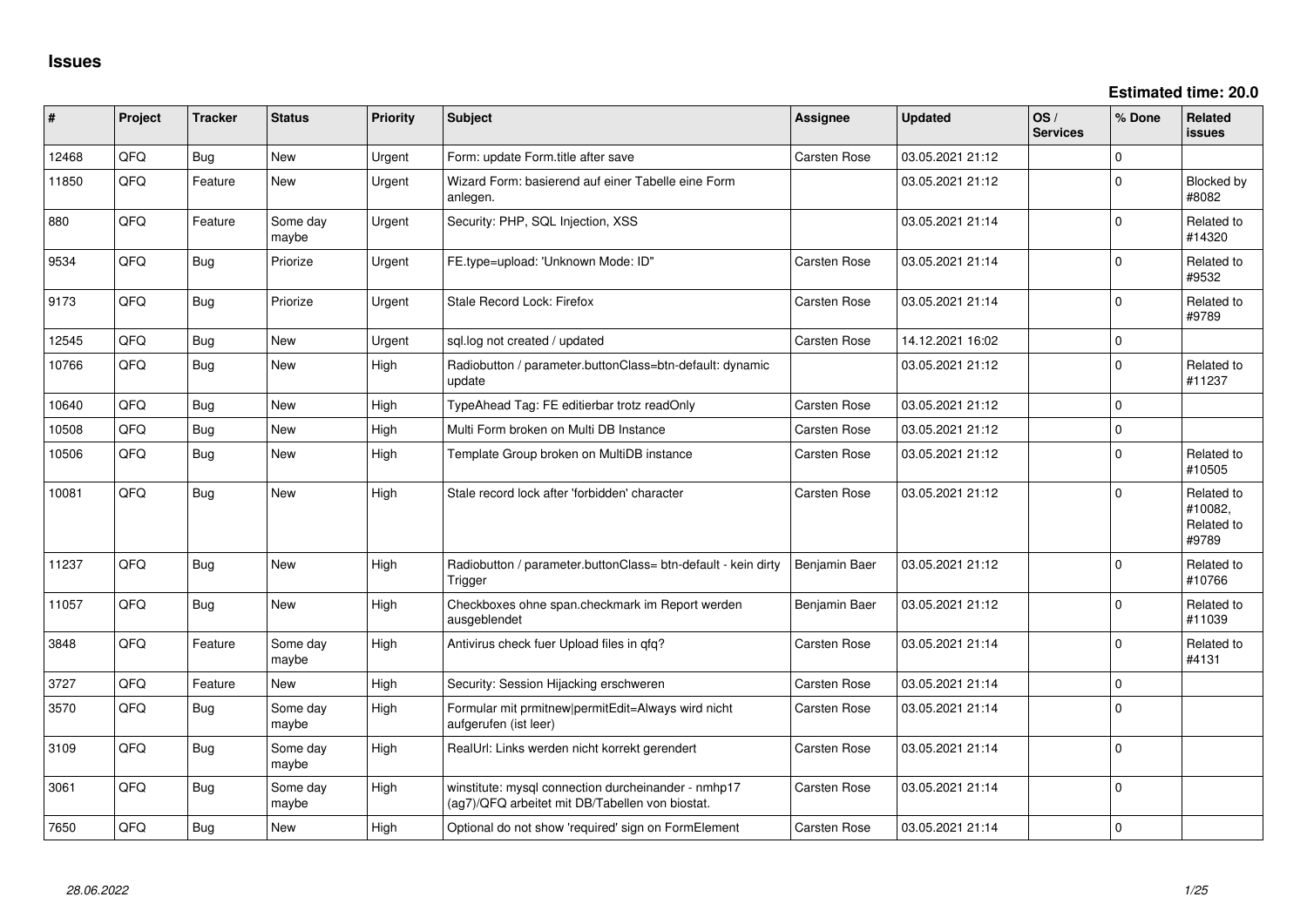| ∦     | Project | <b>Tracker</b> | <b>Status</b>     | <b>Priority</b> | <b>Subject</b>                                                                               | Assignee            | <b>Updated</b>   | OS/<br><b>Services</b> | % Done      | Related<br>issues                             |
|-------|---------|----------------|-------------------|-----------------|----------------------------------------------------------------------------------------------|---------------------|------------------|------------------------|-------------|-----------------------------------------------|
| 5715  | QFQ     | Feature        | New               | High            | PDF Caching                                                                                  | <b>Carsten Rose</b> | 03.05.2021 21:14 |                        | $\Omega$    | Related to<br>#5851,<br>Related to<br>#6357   |
| 5459  | QFQ     | <b>Bug</b>     | New               | High            | Multi DB: spread system tables between 'QFQ' and 'Data'-DB                                   | <b>Carsten Rose</b> | 03.05.2021 21:14 |                        | $\Omega$    | Related to<br>#4720                           |
| 5221  | QFQ     | <b>Bug</b>     | New               | High            | Download Dialog: Bleibt stehen in FF wenn Datei<br>automatisch gespeichert wird.             | <b>Carsten Rose</b> | 03.05.2021 21:14 |                        | $\Omega$    |                                               |
| 4279  | QFQ     | <b>Bug</b>     | Some day<br>maybe | High            | config.linkVars lost                                                                         | <b>Carsten Rose</b> | 03.05.2021 21:14 |                        | $\Omega$    |                                               |
| 4258  | QFQ     | Feature        | Some day<br>maybe | High            | System Defaults: Forms                                                                       | <b>Carsten Rose</b> | 03.05.2021 21:14 |                        | $\Omega$    |                                               |
| 3990  | QFQ     | Feature        | Some day<br>maybe | High            | custom class definition: add space automatically                                             | Carsten Rose        | 03.05.2021 21:14 |                        | $\Omega$    |                                               |
| 3967  | QFQ     | Feature        | Some day<br>maybe | High            | Report: Checkbox, Radio, Dropdown, Input welches ohne<br>Submit funktioniert - 'Inline-Form' | Carsten Rose        | 03.05.2021 21:14 |                        | $\mathbf 0$ |                                               |
| 8962  | QFQ     | Feature        | New               | High            | allow for form fields with identical names                                                   | <b>Carsten Rose</b> | 03.05.2021 21:14 |                        | $\mathbf 0$ |                                               |
| 8668  | QFQ     | <b>Bug</b>     | New               | High            | Pill disabled: dyamic mode 'hidden' not respected - FE is still<br>required                  | Carsten Rose        | 03.05.2021 21:14 |                        | $\Omega$    |                                               |
| 8431  | QFQ     | <b>Bug</b>     | New               | High            | autocron.php with wrong path                                                                 | <b>Carsten Rose</b> | 03.05.2021 21:14 |                        | 0           |                                               |
| 8083  | QFQ     | Bug            | New               | High            | FormEditor: primary table list does not respect<br>'indexDb={{indexData:Y}}'                 | Carsten Rose        | 03.05.2021 21:14 |                        | $\Omega$    | Has<br>duplicate<br>#6678                     |
| 7899  | QFQ     | Bug            | New               | High            | Fe.type=password / retype / required: always complain about<br>missing value                 | <b>Carsten Rose</b> | 03.05.2021 21:14 |                        | 0 I         |                                               |
| 7850  | QFQ     | Feature        | New               | High            | Upload records: non 'pathFileName' column                                                    | <b>Carsten Rose</b> | 03.05.2021 21:14 |                        | $\mathbf 0$ |                                               |
| 9548  | QFQ     | Feature        | Feedback          | High            | FormElement: Pattern mismatch - optional report only on<br>focus lost                        | Benjamin Baer       | 03.05.2021 21:14 |                        | $\Omega$    |                                               |
| 9517  | QFQ     | Feature        | In Progress       | High            | Input multiple tags with typeahead                                                           | <b>Carsten Rose</b> | 03.05.2021 21:14 |                        | 40          | Related to<br>#10150                          |
| 11893 | QFQ     | Feature        | New               | High            | Broken SIP: a) only report one time, b) only report in main<br>column                        | Carsten Rose        | 12.05.2021 12:13 |                        | $\Omega$    | Related to<br>#12532,<br>Related to<br>#14187 |
| 9531  | QFG     | Bug            | New               | High            | FE File: Dynamic Update / modeSql / required detected even<br>it not set                     | <b>Carsten Rose</b> | 11.06.2021 20:32 |                        | $\mathbf 0$ | Related to<br>#12398                          |
| 9347  | QFG     | <b>Bug</b>     | New               | High            | FE.type=upload with dynamic show/hidden: required not<br>detected                            | Carsten Rose        | 12.06.2021 10:40 |                        | $\mathbf 0$ | Related to<br>#5305,<br>Related to<br>#12398  |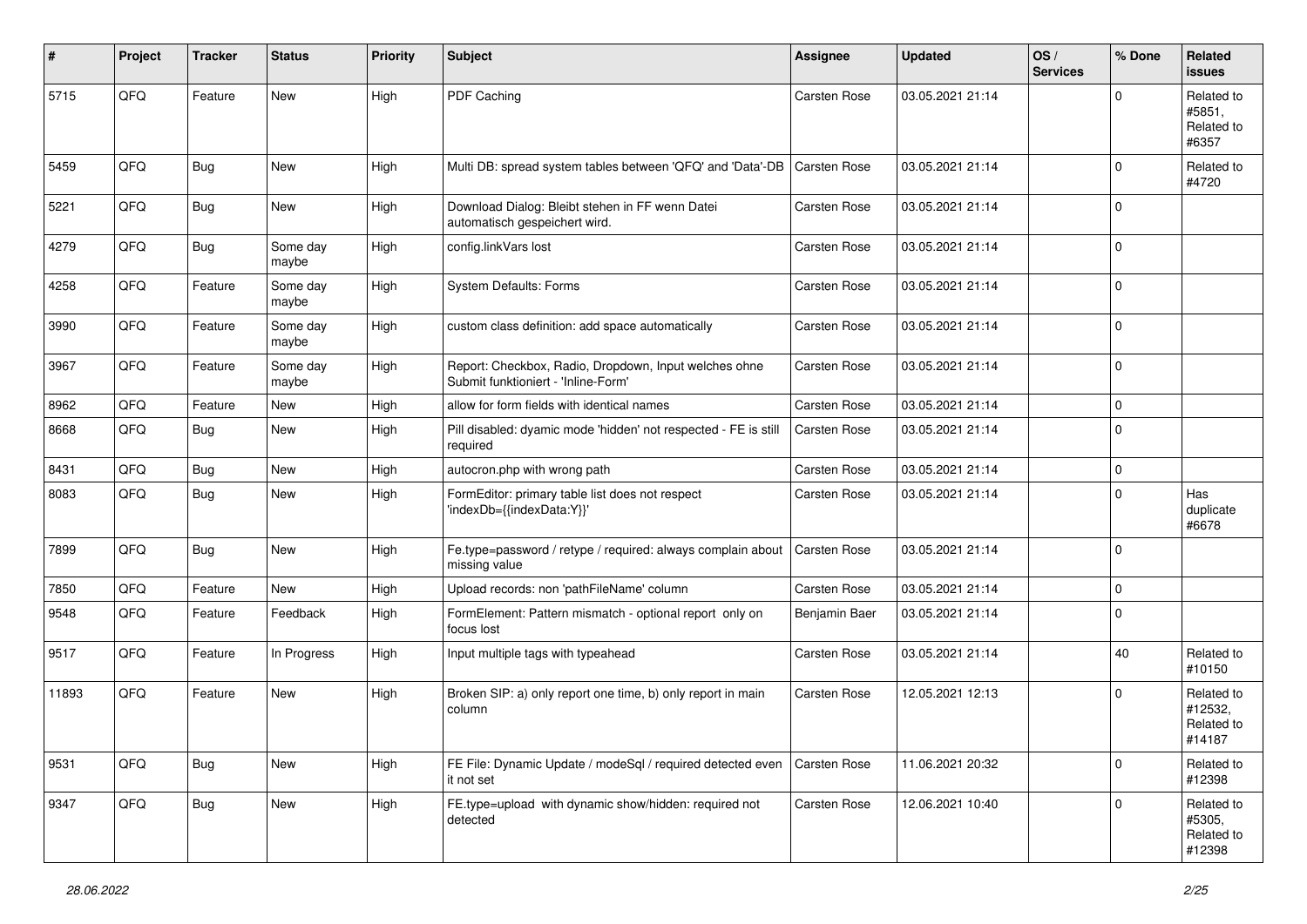| $\pmb{\#}$ | Project | <b>Tracker</b> | <b>Status</b> | <b>Priority</b> | <b>Subject</b>                                                                                                                        | Assignee            | <b>Updated</b>   | OS/<br><b>Services</b> | % Done      | Related<br><b>issues</b>                                             |
|------------|---------|----------------|---------------|-----------------|---------------------------------------------------------------------------------------------------------------------------------------|---------------------|------------------|------------------------|-------------|----------------------------------------------------------------------|
| 9121       | QFQ     | <b>Bug</b>     | Priorize      | High            | sip links have r and __dbIndexData set                                                                                                | Carsten Rose        | 12.06.2021 10:41 |                        | $\Omega$    |                                                                      |
| 8204       | QFQ     | Feature        | Priorize      | High            | Position 'required mark'                                                                                                              | Carsten Rose        | 16.06.2021 13:44 |                        | $\mathbf 0$ |                                                                      |
| 8082       | QFQ     | Feature        | Priorize      | High            | Contact form without saving record                                                                                                    | <b>Carsten Rose</b> | 07.12.2021 15:20 |                        | $\Omega$    | Related to<br>#8587,<br><b>Blocks</b><br>#11850                      |
| 12186      | QFQ     | Feature        | <b>New</b>    | High            | TinyMCE Config für Objekte                                                                                                            | Carsten Rose        | 07.12.2021 17:19 |                        | $\Omega$    | <b>Blocks</b><br>#12632                                              |
| 10114      | QFQ     | Feature        | <b>New</b>    | High            | Symbol (Link): 'G:' (Glyphicon) replaced by 'i:' (icon)                                                                               |                     | 07.12.2021 17:19 |                        | $\Omega$    | Related to<br>#3797,<br>Related to<br>#4194                          |
| 6116       | QFQ     | Bug            | Priorize      | High            | value of checkbox not saved                                                                                                           | <b>Carsten Rose</b> | 07.12.2021 17:19 |                        | $\mathbf 0$ |                                                                      |
| 12974      | QFQ     | <b>Bug</b>     | <b>New</b>    | High            | Sanitize Queries in Action-Elements                                                                                                   | Carsten Rose        | 07.12.2021 17:19 |                        | $\Omega$    |                                                                      |
| 12670      | QFQ     | <b>Bug</b>     | New           | High            | Dropdown-Menu classes können nicht mehr angegeben<br>werden                                                                           | Carsten Rose        | 07.12.2021 17:19 |                        | I٥          |                                                                      |
| 12532      | QFQ     | Feature        | New           | High            | SIP-Parameter bei Seitenaufruf in Browser-Console anzeigen                                                                            | <b>Carsten Rose</b> | 07.12.2021 17:19 |                        | $\Omega$    | Related to<br>#11893.<br>Related to<br>#14187                        |
| 12513      | QFQ     | <b>Bug</b>     | New           | High            | Implement server side check of maxlength                                                                                              | <b>Carsten Rose</b> | 07.12.2021 17:19 |                        | $\Omega$    |                                                                      |
| 12702      | QFQ     | <b>Bug</b>     | <b>New</b>    | High            | templateGroup: broken in multiDb Setup                                                                                                | Carsten Rose        | 14.12.2021 16:02 |                        | $\Omega$    |                                                                      |
| 12544      | QFQ     | Feature        | New           | High            | a) ' AS _link' new also as ' AS _format', b) sortierung via<br>'display: none;', c) '_format' benoeitgt nicht zwingend<br>u/U/p/m/z/d | <b>Carsten Rose</b> | 14.12.2021 16:03 |                        | $\mathbf 0$ |                                                                      |
| 12463      | QFQ     | <b>Bug</b>     | ToDo          | High            | QFQ Function: 'function' and 'sql' on same level - output of<br>sal is shown two times.                                               | Carsten Rose        | 15.12.2021 16:31 |                        | $\Omega$    |                                                                      |
| 9789       | QFQ     | <b>Bug</b>     | In Progress   | High            | Record Lock: release to early on 'leave page'                                                                                         | Carsten Rose        | 10.01.2022 09:25 |                        | 100         | Related to<br>#10081.<br>Related to<br>#9173,<br>Related to<br>#8702 |
| 12395      | QFQ     | Bug            | ToDo          | High            | QFQ Function: Result two times shown                                                                                                  | <b>Carsten Rose</b> | 18.02.2022 08:59 |                        | $\mathbf 0$ |                                                                      |
| 13757      | QFQ     | Feature        | <b>New</b>    | High            | QR / Bar-Code Plugin                                                                                                                  | Enis Nuredini       | 19.03.2022 17:43 |                        | $\Omega$    |                                                                      |
| 12508      | QFQ     | Bug            | In Progress   | High            | qfq Form: sendMail                                                                                                                    | Karin Niffeler      | 19.03.2022 17:48 |                        | $\mathbf 0$ |                                                                      |
| 7602       | QFQ     | Feature        | ToDo          | High            | Multi Select: with checkboxes                                                                                                         | Benjamin Baer       | 22.03.2022 09:07 |                        | $\mathbf 0$ |                                                                      |
| 8891       | QFQ     | <b>Bug</b>     | New           | High            | formSubmitLog: do not log passwords                                                                                                   | Enis Nuredini       | 25.03.2022 09:06 |                        | $\Omega$    |                                                                      |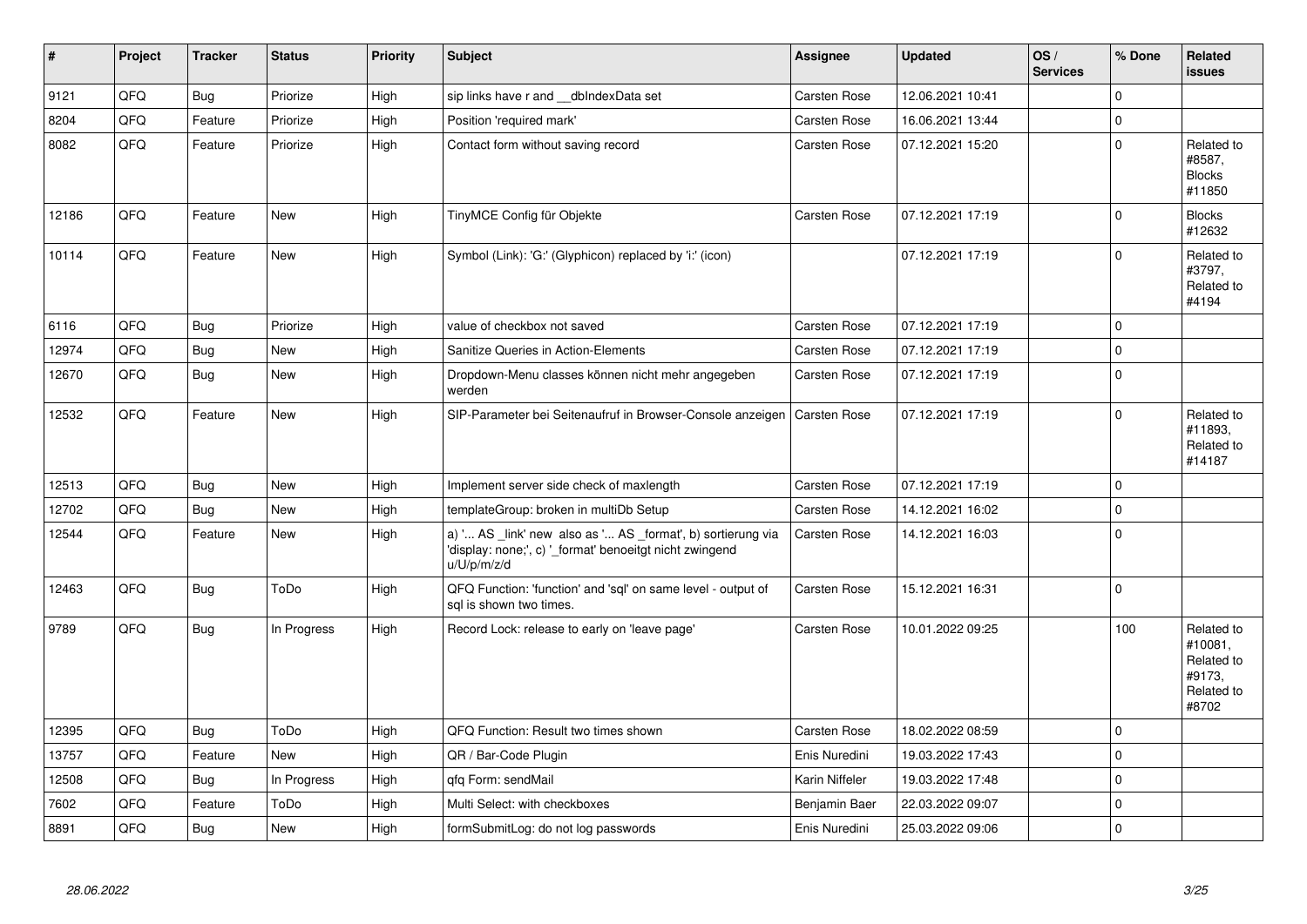| #     | Project | <b>Tracker</b> | <b>Status</b>     | <b>Priority</b> | <b>Subject</b>                                                                                 | <b>Assignee</b>     | <b>Updated</b>   | OS/<br><b>Services</b> | % Done      | Related<br>issues                                                      |
|-------|---------|----------------|-------------------|-----------------|------------------------------------------------------------------------------------------------|---------------------|------------------|------------------------|-------------|------------------------------------------------------------------------|
| 14187 | QFQ     | Feature        | New               | High            | qfq.log: show current URL                                                                      | <b>Carsten Rose</b> | 28.05.2022 11:02 |                        | $\Omega$    | Related to<br>#13933,<br>Related to<br>#12532,<br>Related to<br>#11893 |
| 11630 | QFQ     | <b>Bug</b>     | Feedback          | High            | Bitte check ob CALL() in 20.11.0 noch so funktioniert wie in<br>20.4.1                         | Enis Nuredini       | 28.05.2022 13:45 |                        | $\Omega$    | Related to<br>#11325                                                   |
| 12066 | QFQ     | <b>Bug</b>     | New               | High            | enterAsSubmit: Forward wird nicht ausgeführt                                                   | Enis Nuredini       | 29.05.2022 09:23 |                        | 0           |                                                                        |
| 13716 | QFQ     | <b>Bug</b>     | New               | High            | Firefox ask to store username/password                                                         | Enis Nuredini       | 30.05.2022 09:31 |                        | $\Omega$    | Related to<br>#13827                                                   |
| 9052  | QFQ     | Feature        | Feedback          | High            | Report: CodeMirror with SQL Syntax Highlight in FE                                             | Enis Nuredini       | 08.06.2022 10:25 |                        | $\mathbf 0$ |                                                                        |
| 8316  | QFQ     | Bug            | Feedback          | Normal          | Documentation/Behaviour for Nested Queries and<br>Record-Store confusing                       | Nicola Chiapolini   | 20.11.2019 09:14 |                        | $\Omega$    |                                                                        |
| 9579  | QFQ     | Feature        | Some day<br>maybe | Normal          | Multiform with Process Row                                                                     | <b>Carsten Rose</b> | 11.12.2019 16:01 |                        | $\mathbf 0$ |                                                                        |
| 9704  | QFQ     | Feature        | Some day<br>maybe | Normal          | Thumbnails Generieren beim Splitten von PDF Files                                              | <b>Carsten Rose</b> | 11.12.2019 16:01 |                        | $\Omega$    |                                                                        |
| 8106  | QFQ     | <b>Bug</b>     | Some day<br>maybe | Normal          | Dynamic Update: Feld kann nicht auf empty zurückgesetzt<br>werden                              | <b>Carsten Rose</b> | 11.12.2019 16:01 |                        | $\Omega$    |                                                                        |
| 8894  | QFQ     | Feature        | Some day<br>maybe | Normal          | Documentation Tags Usable in QFQ Application                                                   | <b>Carsten Rose</b> | 11.12.2019 16:01 |                        | $\mathbf 0$ |                                                                        |
| 8892  | QFQ     | Feature        | Some day<br>maybe | Normal          | Display and Edit SQL Comments in Form Editor                                                   | <b>Carsten Rose</b> | 11.12.2019 16:01 |                        | 0           |                                                                        |
| 9020  | QFQ     | <b>Bug</b>     | Some day<br>maybe | Normal          | radio mit buttonClass und dynamicUpdate lassen sich nicht<br>kombinieren                       |                     | 11.12.2019 16:01 |                        | $\Omega$    |                                                                        |
| 6992  | QFQ     | Feature        | Some day<br>maybe | Normal          | DB exception: Syntax Highlight                                                                 |                     | 11.12.2019 16:01 |                        | $\Omega$    | Related to<br>#5450                                                    |
| 7108  | QFQ     | Feature        | Some day<br>maybe | Normal          | QFQ Wrap Elements                                                                              |                     | 11.12.2019 16:01 |                        | $\Omega$    |                                                                        |
| 7107  | QFQ     | Feature        | Some day<br>maybe | Normal          | Showcase Registration Tool: Anmeldung / Administration :<br>Liste Anmeldungen / Emaileinaldung | Carsten Rose        | 11.12.2019 16:01 |                        | $\Omega$    |                                                                        |
| 7106  | QFQ     | Feature        | Some day<br>maybe | Normal          | Beispiel Nummerierung von Rows in Report                                                       |                     | 11.12.2019 16:01 |                        | $\Omega$    |                                                                        |
| 7105  | QFG     | Feature        | Some day<br>maybe | Normal          | Beispiel wie man in einer zweiten Tabelle speichert.                                           |                     | 11.12.2019 16:01 |                        | 0           |                                                                        |
| 7104  | QFG     | Feature        | Some day<br>maybe | Normal          | Manual: hint about escaping if '\r' appears in mail body                                       |                     | 11.12.2019 16:01 |                        | 0           |                                                                        |
| 7336  | QFG     | Feature        | Some day<br>maybe | Normal          | PDF Upload: disallow PDFs with specific Meta information                                       | Carsten Rose        | 11.12.2019 16:01 |                        | 0           |                                                                        |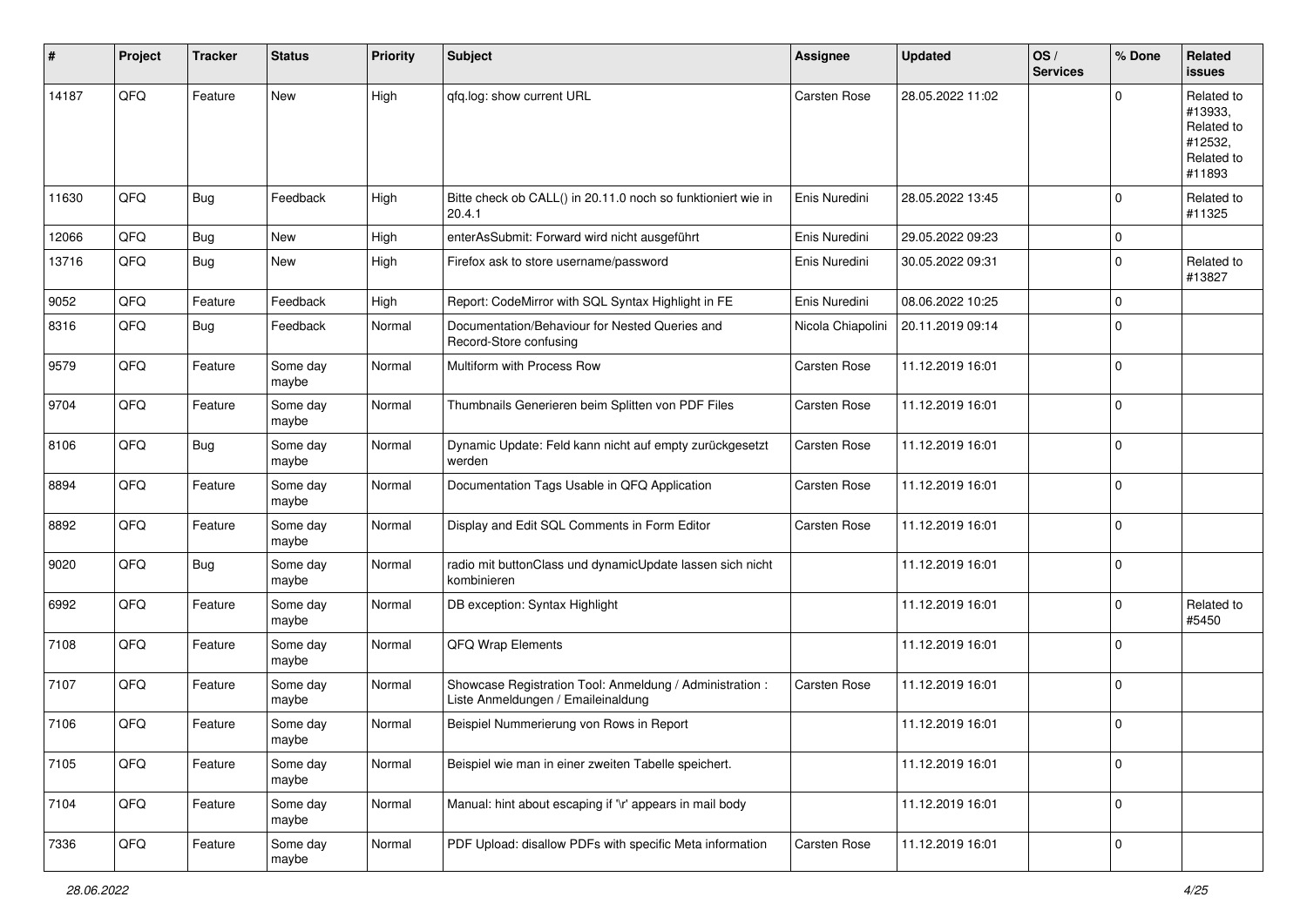| $\pmb{\#}$ | Project | <b>Tracker</b> | <b>Status</b>     | <b>Priority</b> | <b>Subject</b>                                                                                            | <b>Assignee</b>     | <b>Updated</b>   | OS/<br><b>Services</b> | % Done      | Related<br>issues   |
|------------|---------|----------------|-------------------|-----------------|-----------------------------------------------------------------------------------------------------------|---------------------|------------------|------------------------|-------------|---------------------|
| 5783       | QFQ     | Feature        | Some day<br>maybe | Normal          | <b>BPMN View/Edit</b>                                                                                     |                     | 11.12.2019 16:02 |                        | $\Omega$    |                     |
| 6083       | QFQ     | Feature        | Some day<br>maybe | Normal          | Dynamic Update: Value Check via SQL                                                                       |                     | 11.12.2019 16:02 |                        | $\Omega$    |                     |
| 6299       | QFQ     | Feature        | Some day<br>maybe | Normal          | Attack detection: log table with invalid SIP access                                                       |                     | 11.12.2019 16:02 |                        | $\Omega$    | Related to<br>#3947 |
| 6288       | QFQ     | Feature        | Some day<br>maybe | Normal          | Best Practice: Erklaeren wie man ein Formular ganz in<br>'weiss' erstellen kann                           |                     | 11.12.2019 16:02 |                        | $\Omega$    |                     |
| 6515       | QFQ     | Feature        | Some day<br>maybe | Normal          | Formular: Felder dynamisch ein/ausblenden                                                                 |                     | 11.12.2019 16:02 |                        | $\mathbf 0$ |                     |
| 6715       | QFQ     | Feature        | Some day<br>maybe | Normal          | Code-Refactoring: dbArray vereinheitlichen                                                                | <b>Carsten Rose</b> | 11.12.2019 16:02 |                        | $\Omega$    |                     |
| 4349       | QFQ     | Feature        | Some day<br>maybe | Normal          | link download: downloaded external URL to<br>deliver/concatenate - check mimetipe and handle it correctly | <b>Carsten Rose</b> | 11.12.2019 16:02 |                        | $\Omega$    |                     |
| 4442       | QFQ     | Feature        | Some day<br>maybe | Normal          | Special Column Name: _link - new symbol G (Glyph) to<br>choose any available symbol                       |                     | 11.12.2019 16:02 |                        | $\Omega$    |                     |
| 4441       | QFQ     | <b>Bug</b>     | Some day<br>maybe | Normal          | \$ SERVER Vars sollten nur aus dem Store genommen<br>werden - Code entsprechend anpassen.                 |                     | 11.12.2019 16:02 |                        | $\Omega$    |                     |
| 4440       | QFQ     | Feature        | Some day<br>maybe | Normal          | Manual.rst: explain how to. expand PHP Session to 4h                                                      |                     | 11.12.2019 16:02 |                        | $\Omega$    |                     |
| 4420       | QFQ     | Feature        | Some day<br>maybe | Normal          | Client: Local Storage - store the changes of a form, local in<br>the browser.                             | Benjamin Baer       | 11.12.2019 16:02 |                        | $\mathbf 0$ |                     |
| 4444       | QFQ     | Feature        | Some day<br>maybe | Normal          | FE.type=upload: detect mime type                                                                          |                     | 11.12.2019 16:02 |                        | $\Omega$    | Related to<br>#4303 |
| 4839       | QFQ     | Feature        | Some day<br>maybe | Normal          | qfq-handle in <head> Abschnitt</head>                                                                     | <b>Carsten Rose</b> | 11.12.2019 16:02 |                        | $\Omega$    |                     |
| 4974       | QFQ     | Feature        | Some day<br>maybe | Normal          | Long polling - inform all listening clients of changes                                                    |                     | 11.12.2019 16:02 |                        | $\mathbf 0$ |                     |
| 4956       | QFQ     | Feature        | Some day<br>maybe | Normal          | Sendmail: Benutzerdefinierte Headers                                                                      | <b>Carsten Rose</b> | 11.12.2019 16:02 |                        | $\Omega$    |                     |
| 5160       | QFQ     | Feature        | Some day<br>maybe | Normal          | QFQ collaborative / together.js, ShareJS, y-js, collaborative,                                            |                     | 11.12.2019 16:02 |                        | $\Omega$    |                     |
| 5129       | QFQ     | Feature        | Some day<br>maybe | Normal          | Reports: SQL fuer x Achse und y Achse                                                                     |                     | 11.12.2019 16:02 |                        | $\Omega$    |                     |
| 3291       | QFQ     | Feature        | Some day<br>maybe | Normal          | AutoCron websiteToken                                                                                     | Carsten Rose        | 11.12.2019 16:02 |                        | 0           | Related to<br>#4250 |
| 3285       | QFQ     | Feature        | Some day<br>maybe | Normal          | Zeichenlimit pro Feld: textarea / editor                                                                  | Carsten Rose        | 11.12.2019 16:02 |                        | $\Omega$    |                     |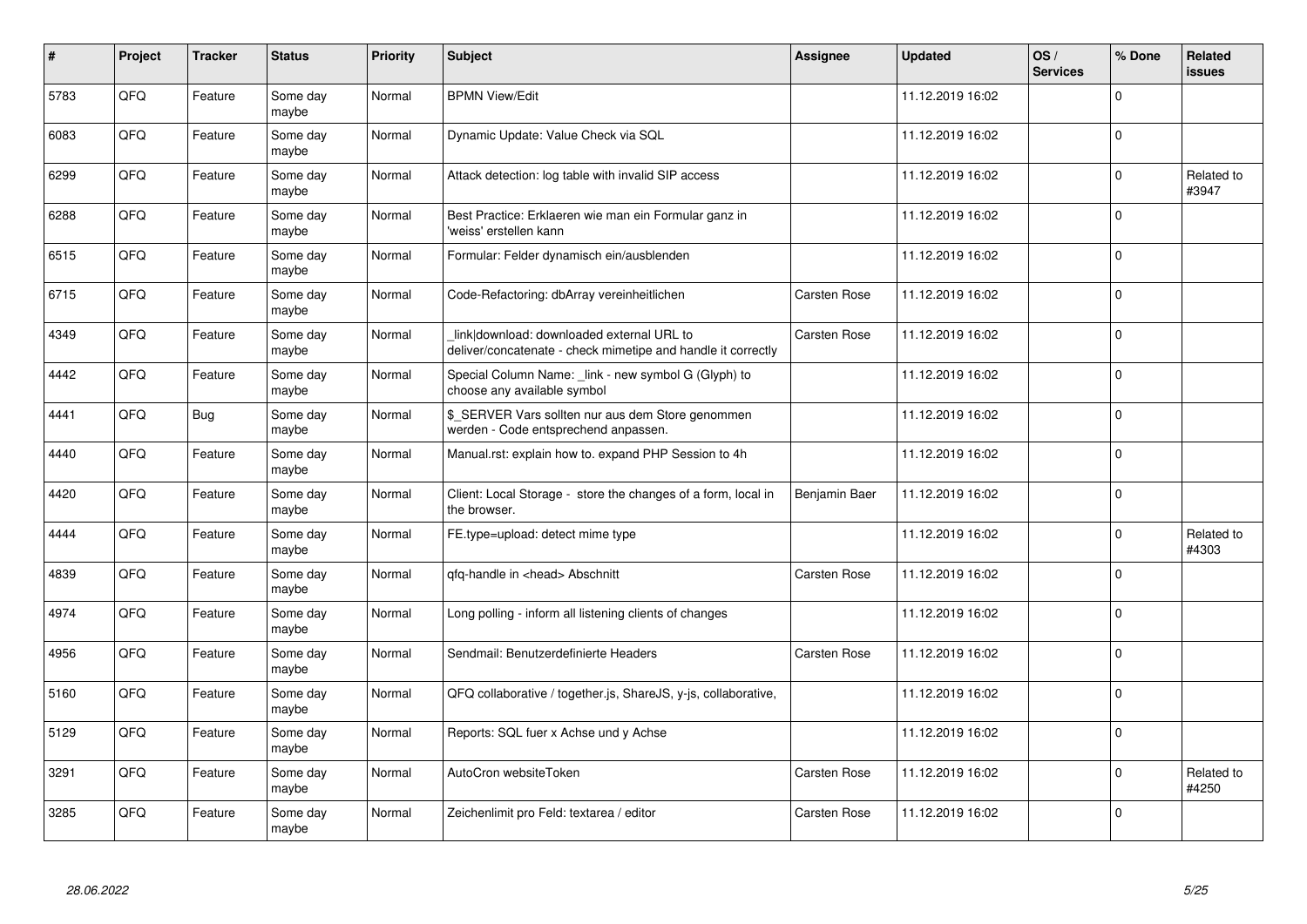| #    | Project | <b>Tracker</b> | <b>Status</b>     | <b>Priority</b> | <b>Subject</b>                                                                                                                               | Assignee            | <b>Updated</b>   | OS/<br><b>Services</b> | % Done      | Related<br><b>issues</b>                    |
|------|---------|----------------|-------------------|-----------------|----------------------------------------------------------------------------------------------------------------------------------------------|---------------------|------------------|------------------------|-------------|---------------------------------------------|
| 3385 | QFQ     | Feature        | Some day<br>maybe | Normal          | templateGroup: insert/update/delete non primary records                                                                                      | Carsten Rose        | 11.12.2019 16:02 |                        | $\Omega$    |                                             |
| 3350 | QFQ     | Feature        | Some day<br>maybe | Normal          | FormEditor: Hilfetext hinter 'checktype'                                                                                                     | Carsten Rose        | 11.12.2019 16:02 |                        | $\Omega$    |                                             |
| 3349 | QFQ     | <b>Bug</b>     | Some day<br>maybe | Normal          | config.qfq.ini: a) vertraegt keine '=' im Value (z.B. Passwort),<br>b) Values sollten in ticks einschliessbar sein (spaces, )                | <b>Carsten Rose</b> | 11.12.2019 16:02 |                        | $\mathbf 0$ |                                             |
| 3332 | QFQ     | Feature        | Some day<br>maybe | Normal          | Uploads: Thumbnails, Details zum hochgeladenen File                                                                                          | Carsten Rose        | 11.12.2019 16:02 |                        | $\Omega$    | Related to<br>#3264,<br>Related to<br>#5333 |
| 3331 | QFQ     | Feature        | Some day<br>maybe | Normal          | Default Tooltip fuer _page? Links: mit Form und Record ID                                                                                    | Carsten Rose        | 11.12.2019 16:02 |                        | $\Omega$    |                                             |
| 3495 | QFQ     | Feature        | Some day<br>maybe | Normal          | Predifined Parameter werden nicht in '+' (add new record)<br>SIP gerendert.                                                                  |                     | 11.12.2019 16:02 |                        | $\Omega$    |                                             |
| 3458 | QFQ     | Feature        | Some day<br>maybe | Normal          | Display 'Edit Form Element'-Checkbox on form: should<br>depend on FE Group                                                                   | Carsten Rose        | 11.12.2019 16:02 |                        | $\Omega$    | Related to<br>#3447                         |
| 3457 | QFQ     | Feature        | Some day<br>maybe | Normal          | LDAP: concat multi values to one single entry                                                                                                | Carsten Rose        | 11.12.2019 16:02 |                        | $\mathbf 0$ |                                             |
| 3415 | QFQ     | Feature        | Some day<br>maybe | Normal          | FE Login Box Templatefile                                                                                                                    | Benjamin Baer       | 11.12.2019 16:02 |                        | $\mathbf 0$ |                                             |
| 3402 | QFQ     | Feature        | Some day<br>maybe | Normal          | Syntax Highlighting via CodeMirror                                                                                                           | Carsten Rose        | 11.12.2019 16:02 |                        | 100         | Related to<br>#3207                         |
| 3617 | QFQ     | Feature        | Some day<br>maybe | Normal          | Load javascripts at bottom                                                                                                                   |                     | 11.12.2019 16:02 |                        | $\Omega$    |                                             |
| 3588 | QFQ     | Bug            | Some day<br>maybe | Normal          | templateGroup: versteckte Elemente werden weiterhin<br>gespeichert.                                                                          | Carsten Rose        | 11.12.2019 16:02 |                        | $\Omega$    |                                             |
| 3708 | QFQ     | Feature        | Some day<br>maybe | Normal          | Form: input - 'specialchars', 'none'  gewisse tags erlauben,<br>andere verbieten                                                             | <b>Carsten Rose</b> | 11.12.2019 16:02 |                        | $\Omega$    | Related to<br>#14320                        |
| 3692 | QFQ     | Feature        | Some day<br>maybe | Normal          | QFQ Webseite                                                                                                                                 | Benjamin Baer       | 11.12.2019 16:02 |                        | $\Omega$    | Related to<br>#5033                         |
| 3682 | QFQ     | <b>Bug</b>     | Some day<br>maybe | Normal          | Dynamic update: Radio buttons                                                                                                                | Carsten Rose        | 11.12.2019 16:02 |                        | $\Omega$    |                                             |
| 3677 | QFQ     | Feature        | Some day<br>maybe | Normal          | wkhtmltopdf: FE User access prohibited, if client IP changes -<br>\$TYPO3_CONF_VARS[FE][lockIP]                                              | <b>Carsten Rose</b> | 11.12.2019 16:02 |                        | $\Omega$    |                                             |
| 3666 | QFQ     | Feature        | Some day<br>maybe | Normal          | a) Performance Messung: mysql_real_escape_string() im<br>Vergleich zu str replace(), b) doppeltes Aufrufen von<br>mysql real escape string() | Carsten Rose        | 11.12.2019 16:02 |                        | $\Omega$    |                                             |
| 3646 | QFQ     | Feature        | Some day<br>maybe | Normal          | Moeglichkeit HTML Tags in Reports auszugeben (zu<br>enkodieren: htmlspecialchars)                                                            |                     | 11.12.2019 16:02 |                        | $\Omega$    | Related to<br>#14320                        |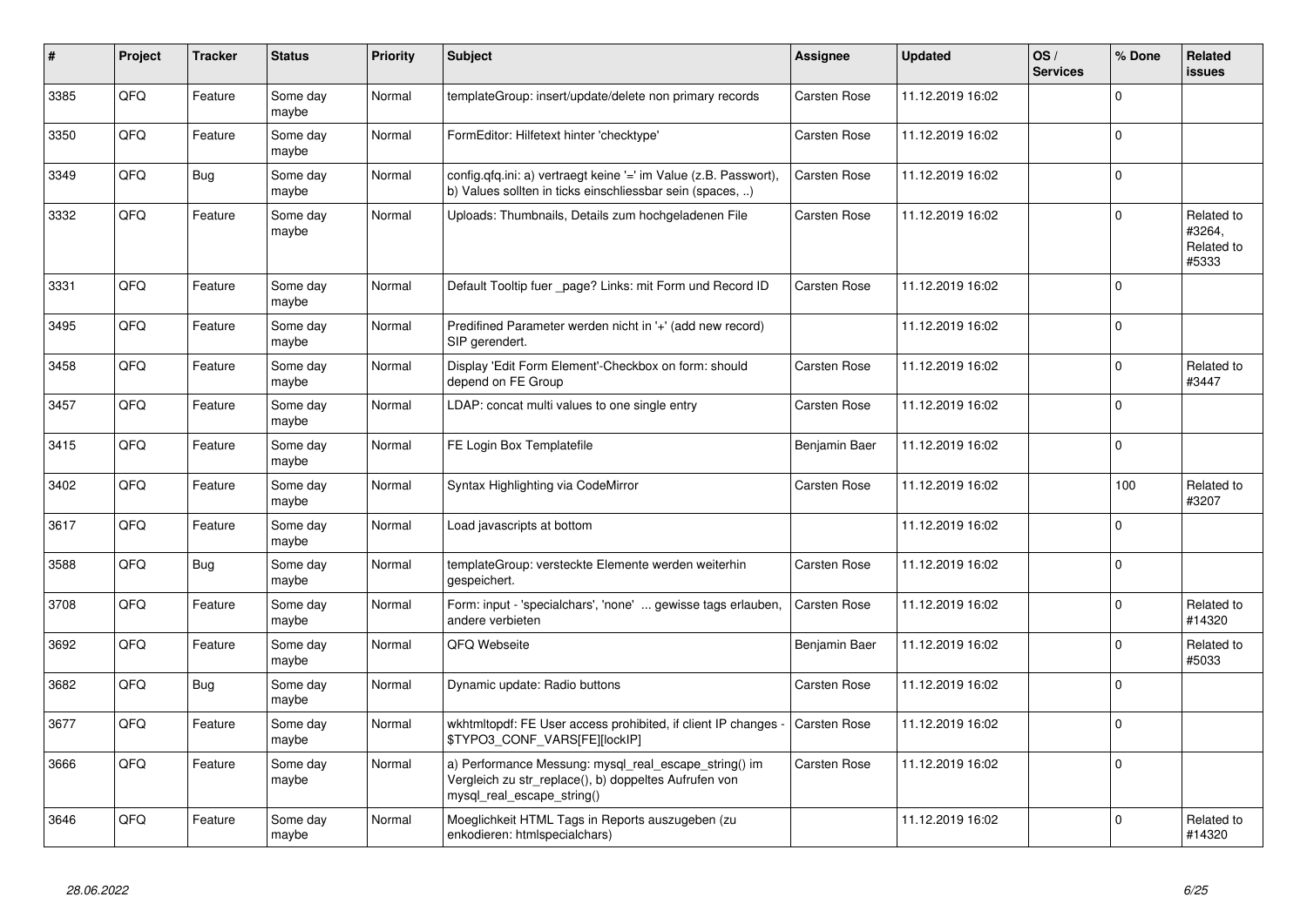| #    | Project | <b>Tracker</b> | <b>Status</b>     | <b>Priority</b> | <b>Subject</b>                                                                                                                                           | Assignee            | <b>Updated</b>   | OS/<br><b>Services</b> | % Done      | Related<br>issues                           |
|------|---------|----------------|-------------------|-----------------|----------------------------------------------------------------------------------------------------------------------------------------------------------|---------------------|------------------|------------------------|-------------|---------------------------------------------|
| 3811 | QFQ     | <b>Bug</b>     | Some day<br>maybe | Normal          | Dynamic Update: extraButtonInfo - Text aktualisieren                                                                                                     | Carsten Rose        | 11.12.2019 16:03 |                        | $\Omega$    | Related to<br>#11517                        |
| 3750 | QFQ     | <b>Bug</b>     | Some day<br>maybe | Normal          | FE in a row: if one violates check, all are red                                                                                                          | Carsten Rose        | 11.12.2019 16:03 |                        | $\Omega$    |                                             |
| 3879 | QFQ     | Feature        | Some day<br>maybe | Normal          | Form 'FormElement': Beim Feld 'name' rechts in der Notiz<br>einen Link einblenden - a) aktuelle Definition anzeigen, b)<br>Spalte in der Tabelle anlegen |                     | 11.12.2019 16:03 |                        | $\Omega$    |                                             |
| 3878 | QFQ     | Feature        | Some day<br>maybe | Normal          | Form 'FormElement': Spalte 'name' typeAhead mit<br>Spaltennamen der Primarytable.                                                                        |                     | 11.12.2019 16:03 |                        | $\Omega$    |                                             |
| 3877 | QFQ     | Feature        | Some day<br>maybe | Normal          | FormEditor: die Felder die aktuell nicht gebraucht werden nur<br>auf readonly/disabled setzen (nicht ausblenden > das irritiert.                         | <b>Carsten Rose</b> | 11.12.2019 16:03 |                        | $\Omega$    |                                             |
| 3941 | QFQ     | Feature        | Some day<br>maybe | Normal          | sqlAfter: es sollten mehrere moeglich sein                                                                                                               | Carsten Rose        | 11.12.2019 16:03 |                        | $\Omega$    | Related to<br>#3942                         |
| 3905 | QFQ     | Feature        | Some day<br>maybe | Normal          | Documentation: Best Practice anhand eines Online<br>Bewerbungstools                                                                                      | Carsten Rose        | 11.12.2019 16:03 |                        | $\Omega$    |                                             |
| 3900 | QFQ     | Feature        | Some day<br>maybe | Normal          | Extend documentation of 'Copy / Paste'                                                                                                                   | Carsten Rose        | 11.12.2019 16:03 |                        | $\Omega$    | Related to<br>#3899                         |
| 3895 | QFQ     | Bug            | Some day<br>maybe | Normal          | typeahead pedantic: on lehrkredit Idap webpass - if only one<br>person is in dropdown, such person can't be selected                                     | <b>Carsten Rose</b> | 11.12.2019 16:03 |                        | $\mathbf 0$ |                                             |
| 3882 | QFQ     | Bug            | Some day<br>maybe | Normal          | templateGroup: disable 'add' if limit is reached - funktioniert<br>nicht wenn bereits records existierten                                                | Carsten Rose        | 11.12.2019 16:03 |                        | $\Omega$    |                                             |
| 4008 | QFQ     | <b>Bug</b>     | Some day<br>maybe | Normal          | FormElemen.type=sendmail: wrong 'TO' if 'real<br>name <rea@mail.to>' is used</rea@mail.to>                                                               | <b>Carsten Rose</b> | 11.12.2019 16:03 |                        | $\Omega$    |                                             |
| 3991 | QFQ     | Feature        | Some day<br>maybe | Normal          | report: Columnname '_skipWrap' skips 'fbeg', 'fend'                                                                                                      | Carsten Rose        | 11.12.2019 16:03 |                        | $\Omega$    |                                             |
| 3947 | QFQ     | Feature        | Some day<br>maybe | Normal          | Attack detectect: logout current user                                                                                                                    | Carsten Rose        | 11.12.2019 16:03 |                        | $\Omega$    | Related to<br>#5458,<br>Related to<br>#6299 |
| 3942 | QFQ     | Feature        | Some day<br>maybe | Normal          | Action Elemente: neu generierte IDs via FE weitergeben                                                                                                   | <b>Carsten Rose</b> | 11.12.2019 16:03 |                        | $\Omega$    | Related to<br>#3941                         |
| 4027 | QFQ     | Feature        | Some day<br>maybe | Normal          | Missing: orange 'check' / 'bullet'                                                                                                                       |                     | 11.12.2019 16:03 |                        | $\Omega$    |                                             |
| 4026 | QFQ     | Feature        | Some day<br>maybe | Normal          | sqlLog.sql: log number of FE.id                                                                                                                          | Carsten Rose        | 11.12.2019 16:03 |                        | $\Omega$    | Related to<br>#5458                         |
| 4018 | QFQ     | Feature        | Some day<br>maybe | Normal          | typeahead: solve problem with potential long query<br>parameter                                                                                          | Carsten Rose        | 11.12.2019 16:03 |                        | $\mathbf 0$ |                                             |
| 4197 | QFQ     | Feature        | Some day<br>maybe | Normal          | Unit Test fuer JSON Stream von QuickFormQuery.php ><br>doForm()                                                                                          | Carsten Rose        | 11.12.2019 16:03 |                        | $\Omega$    |                                             |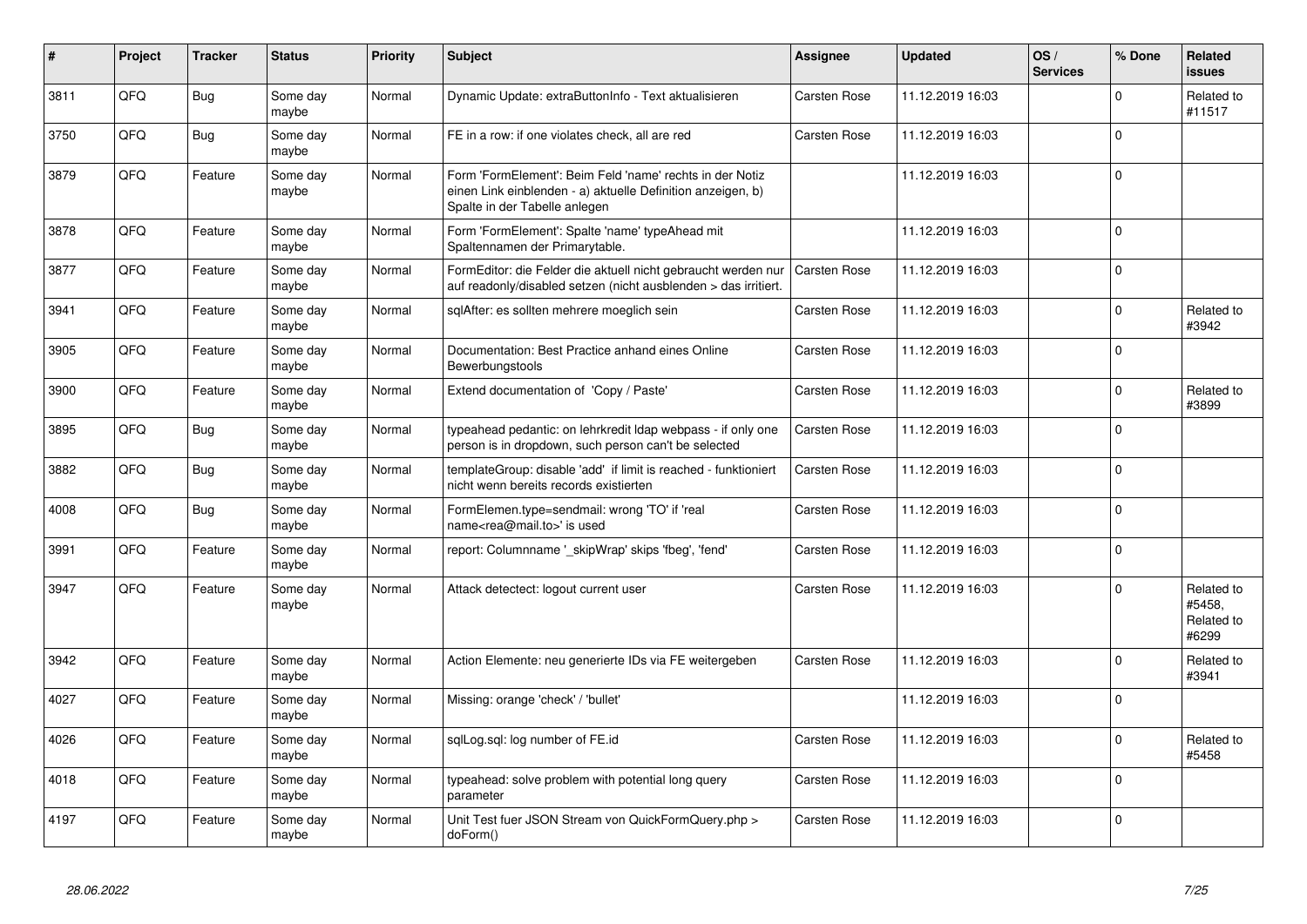| #    | Project | <b>Tracker</b> | <b>Status</b>     | <b>Priority</b> | <b>Subject</b>                                                                                                     | <b>Assignee</b>     | <b>Updated</b>   | OS/<br><b>Services</b> | % Done      | Related<br>issues                           |
|------|---------|----------------|-------------------|-----------------|--------------------------------------------------------------------------------------------------------------------|---------------------|------------------|------------------------|-------------|---------------------------------------------|
| 4138 | QFQ     | <b>Bug</b>     | Some day<br>maybe | Normal          | _style fehlt                                                                                                       |                     | 11.12.2019 16:03 |                        | 0           |                                             |
| 4122 | QFQ     | Bug            | Some day<br>maybe | Normal          | file: Render Mode hat keinen Effekt                                                                                |                     | 11.12.2019 16:03 |                        | $\mathbf 0$ |                                             |
| 4293 | QFQ     | <b>Bug</b>     | Some day<br>maybe | Normal          | Download broken if token 'd:' is missing - but no error<br>message                                                 | Carsten Rose        | 11.12.2019 16:03 |                        | 0           | Related to<br>#7514                         |
| 4259 | QFQ     | Feature        | Some day<br>maybe | Normal          | Instant trigger a cron job                                                                                         | Carsten Rose        | 11.12.2019 16:03 |                        | $\Omega$    |                                             |
| 1623 | QFQ     | Feature        | Some day<br>maybe | Normal          | RealURL                                                                                                            |                     | 11.12.2019 16:03 |                        | 30          |                                             |
| 1510 | QFQ     | Feature        | Some day<br>maybe | Normal          | jquery von google laden, falls das nicht geht lokal                                                                |                     | 11.12.2019 16:03 |                        | $\Omega$    |                                             |
| 1253 | QFQ     | Feature        | Some day<br>maybe | Normal          | QF: Colorpicker                                                                                                    |                     | 11.12.2019 16:03 |                        | $\Omega$    |                                             |
| 1251 | QFQ     | Feature        | Some day<br>maybe | Normal          | QF: Combo                                                                                                          |                     | 11.12.2019 16:03 |                        | $\mathbf 0$ |                                             |
| 1946 | QFQ     | Feature        | Some day<br>maybe | Normal          | Kontrolle ob der ReadOnly Modus bei den<br>Formularelementen korrekt implementiert ist                             | <b>Carsten Rose</b> | 11.12.2019 16:03 |                        | $\mathbf 0$ |                                             |
| 1635 | QFQ     | Feature        | Some day<br>maybe | Normal          | QFQ Extension content record: weitere Optionen einblenden.                                                         | <b>Carsten Rose</b> | 11.12.2019 16:03 |                        | 0           |                                             |
| 2084 | QFQ     | Feature        | Some day<br>maybe | Normal          | Mailto mit encryption: Subrecord                                                                                   | <b>Carsten Rose</b> | 11.12.2019 16:03 |                        | $\mathbf 0$ | Related to<br>#2082                         |
| 2063 | QFQ     | <b>Bug</b>     | Some day<br>maybe | Normal          | Pills auf 'inaktiv' setzen falls keine Element auf dem Pill<br>sichtbar sind.                                      | Benjamin Baer       | 11.12.2019 16:03 |                        | $\Omega$    | Related to<br>#3752                         |
| 2995 | QFQ     | Feature        | Some day<br>maybe | Normal          | Dropdown JQuery Plugin: 'chosen' - Moeglichkeit um Select<br>Listen mehr Funktion zu geben. Kein Bootstrap noetig. | Carsten Rose        | 11.12.2019 16:03 |                        | $\Omega$    |                                             |
| 2950 | QFQ     | Feature        | Some day<br>maybe | Normal          | Inhalt QFQ Records als File                                                                                        |                     | 11.12.2019 16:03 |                        | $\Omega$    |                                             |
| 3216 | QFQ     | Feature        | Some day<br>maybe | Normal          | dynamic update für checkbox label2                                                                                 | <b>Carsten Rose</b> | 11.12.2019 16:03 |                        | $\mathbf 0$ | Related to<br>#2081                         |
| 3130 | QFQ     | <b>Bug</b>     | Some day<br>maybe | Normal          | Debug Info's nicht korrekt nach 'New > Save'.                                                                      | Carsten Rose        | 11.12.2019 16:03 |                        | $\Omega$    | Related to<br>#3253                         |
| 3267 | QFQ     | Feature        | Some day<br>maybe | Normal          | 2 Forms auf einer Seite: real + Read only                                                                          | <b>Carsten Rose</b> | 11.12.2019 16:03 |                        | $\Omega$    |                                             |
| 4023 | QFQ     | Feature        | New               | Normal          | prepared statements - FE action: salveld, sqllnsert,<br>sqlUpdate, sqlDelete, sqlBefore, sqlAfter                  | Carsten Rose        | 11.12.2019 16:15 |                        | $\mathbf 0$ |                                             |
| 2361 | QFQ     | Feature        | New               | Normal          | Logging wer/wann/wo welches Formular aufgerufen hat                                                                | Carsten Rose        | 11.12.2019 16:15 |                        | 0           | Related to<br>#4432,<br>Related to<br>#7480 |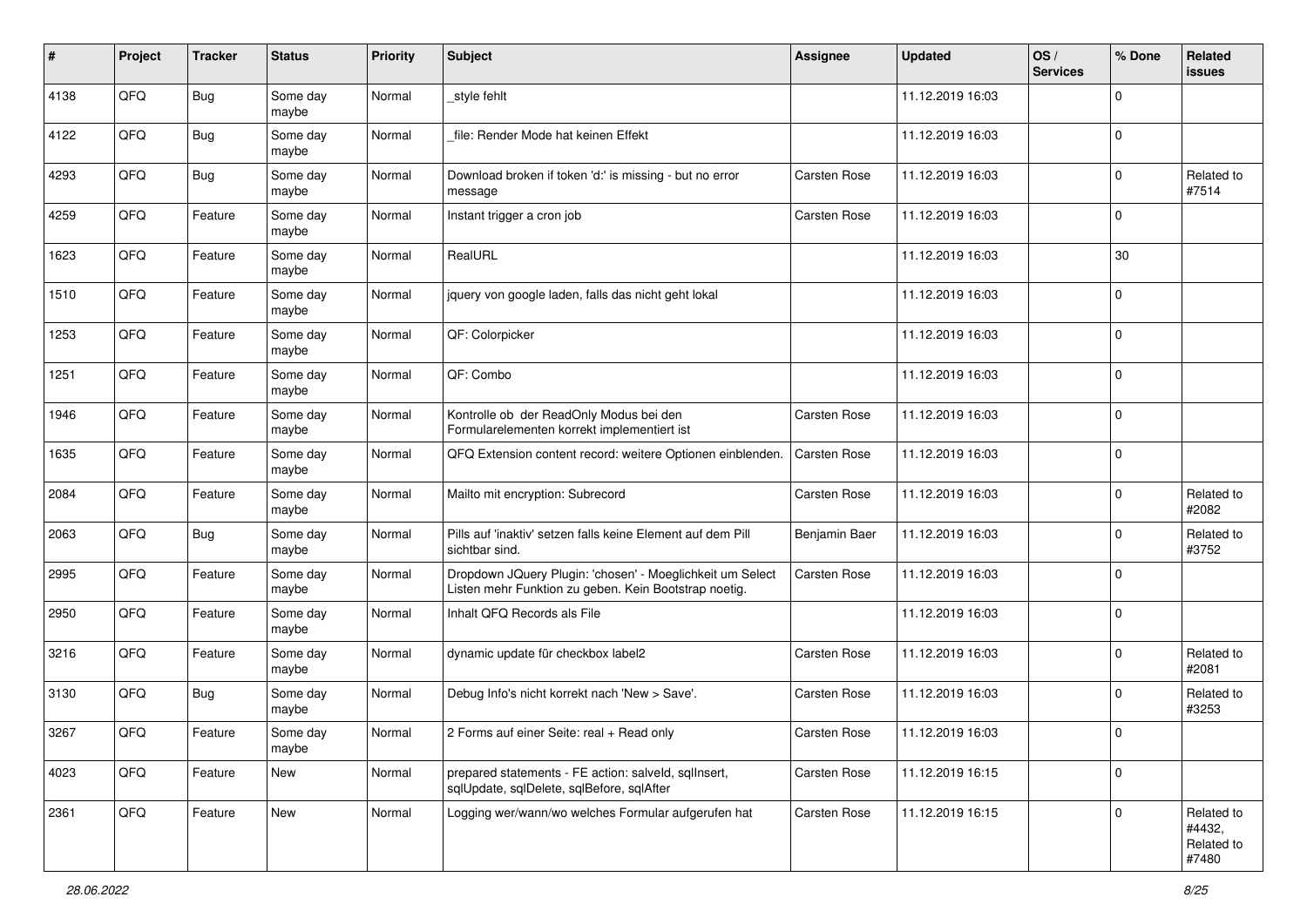| #    | Project | <b>Tracker</b> | <b>Status</b> | <b>Priority</b> | <b>Subject</b>                                                                                                                        | <b>Assignee</b>     | <b>Updated</b>   | OS/<br><b>Services</b> | % Done       | Related<br>issues   |
|------|---------|----------------|---------------|-----------------|---------------------------------------------------------------------------------------------------------------------------------------|---------------------|------------------|------------------------|--------------|---------------------|
| 7480 | QFQ     | Feature        | <b>New</b>    | Normal          | Record History (Undo / Redo)                                                                                                          | <b>Carsten Rose</b> | 11.12.2019 16:16 |                        | $\Omega$     | Related to<br>#2361 |
| 6602 | QFQ     | Feature        | New           | Normal          | Formlet: in Report auf Mausklick ein mini-form oeffnen                                                                                | Carsten Rose        | 11.12.2019 16:16 |                        | 0            |                     |
| 4756 | QFQ     | <b>Bug</b>     | New           | Normal          | Form dirty even nothing changes                                                                                                       | Carsten Rose        | 11.12.2019 16:16 |                        | $\mathbf 0$  |                     |
| 8702 | QFQ     | Feature        | New           | Normal          | Load Record which is locked: missing user info                                                                                        | Carsten Rose        | 11.12.2019 16:16 |                        | 0            | Related to<br>#9789 |
| 9777 | QFQ     | Feature        | New           | Normal          | Logging QFQ Variables                                                                                                                 | <b>Carsten Rose</b> | 16.12.2019 17:17 |                        | $\mathbf 0$  |                     |
| 9853 | QFQ     | Feature        | <b>New</b>    | Normal          | Check das SQL / QFQ / Mail Logfile geschrieben wird                                                                                   |                     | 09.01.2020 11:15 |                        | $\mathbf 0$  |                     |
| 9927 | QFQ     | Feature        | New           | Normal          | QFQ Update: a) Update nur machen wenn BE User<br>eingeloggt ist., b) Bei Fehler genaue Meldung welcher<br>Updateschritt Probleme hat. | Carsten Rose        | 22.01.2020 12:59 |                        | 0            |                     |
| 7660 | QFQ     | Feature        | <b>New</b>    | Normal          | IMAP: import mails to DB, move / delete mails                                                                                         | <b>Carsten Rose</b> | 01.02.2020 09:52 |                        | $\mathbf 0$  |                     |
| 5782 | QFQ     | Feature        | <b>New</b>    | Normal          | NextCloud API                                                                                                                         | Carsten Rose        | 01.02.2020 10:02 |                        | $\mathbf 0$  |                     |
| 7920 | QFQ     | Feature        | New           | Normal          | FE: Syntax Highlight, Zeinlenumbruch                                                                                                  | <b>Carsten Rose</b> | 01.02.2020 10:03 |                        | $\mathbf 0$  |                     |
| 5942 | QFQ     | Feature        | Priorize      | Normal          | 'L' and 'type': append to links, generate via '_link' by using 'u:                                                                    | Carsten Rose        | 01.02.2020 10:13 |                        | $\Omega$     |                     |
| 3782 | QFQ     | <b>Bug</b>     | Priorize      | Normal          | Bei fehlerhafter Eingabe (z.B. Datum) sollte das erwartete<br>Format angezeigt werden                                                 | Carsten Rose        | 01.02.2020 10:13 |                        | $\mathbf 0$  |                     |
| 7616 | QFQ     | <b>Bug</b>     | Priorize      | Normal          | Selectlist with Enum & Dynamic Update                                                                                                 | <b>Carsten Rose</b> | 01.02.2020 10:13 |                        | $\mathbf 0$  |                     |
| 7522 | QFQ     | Feature        | Priorize      | Normal          | Inserting default index.html to folder (Avoid Apache Indexing)                                                                        | Carsten Rose        | 01.02.2020 10:13 |                        | 0            |                     |
| 7290 | QFQ     | Feature        | Priorize      | Normal          | FormEditor: title as textarea if LEN(title)>60                                                                                        | Carsten Rose        | 01.02.2020 10:13 |                        | $\mathbf 0$  | Blocked by<br>#7682 |
| 7217 | QFQ     | Feature        | Priorize      | Normal          | Download: notice User if `_sip=?` is missing                                                                                          | Carsten Rose        | 01.02.2020 10:13 |                        | $\mathbf 0$  |                     |
| 6998 | QFQ     | Feature        | Priorize      | Normal          | Form: with debug=on show column information as tooltip of<br>column label                                                             | <b>Carsten Rose</b> | 01.02.2020 10:13 |                        | $\mathbf 0$  |                     |
| 6574 | QFQ     | <b>Bug</b>     | Priorize      | Normal          | qfq.log: Fehlermeldung wurde angezeigt, aber nicht geloggt                                                                            | Carsten Rose        | 01.02.2020 10:13 |                        | $\mathbf 0$  |                     |
| 8585 | QFQ     | Feature        | Priorize      | Normal          | Enhance Error message for 'unknown form'                                                                                              | Carsten Rose        | 01.02.2020 10:13 |                        | $\mathbf 0$  |                     |
| 8584 | QFQ     | Feature        | Priorize      | Normal          | FE 'Action' - never assign to Container (except Template<br>Group)                                                                    | Carsten Rose        | 01.02.2020 10:13 |                        | 0            |                     |
| 8037 | QFQ     | <b>Bug</b>     | Priorize      | Normal          | FE.type=upload (advanced mode): {{slaveld:V}} missing<br>during dynamic update                                                        | Carsten Rose        | 01.02.2020 10:13 |                        | $\mathbf 0$  |                     |
| 8034 | QFQ     | Feature        | Priorize      | Normal          | FormElement 'data': 22.22.2222 should not be accepted                                                                                 | Carsten Rose        | 01.02.2020 10:13 |                        | 0            |                     |
| 7656 | QFQ     | <b>Bug</b>     | Priorize      | Normal          | FE with required, 'pattern' and 'extraButtonLock': always<br>complain about missing value                                             | Carsten Rose        | 01.02.2020 10:13 |                        | $\mathbf 0$  |                     |
| 7630 | QFQ     | Feature        | Priorize      | Normal          | detailed error message for simple upload                                                                                              | Carsten Rose        | 01.02.2020 10:13 |                        | $\mathsf{O}$ |                     |
| 9947 | QFQ     | Bug            | Priorize      | Normal          | Unwanted error message if missing 'typeAheadSqlPrefetch'                                                                              | Carsten Rose        | 01.02.2020 10:13 |                        | $\mathbf 0$  |                     |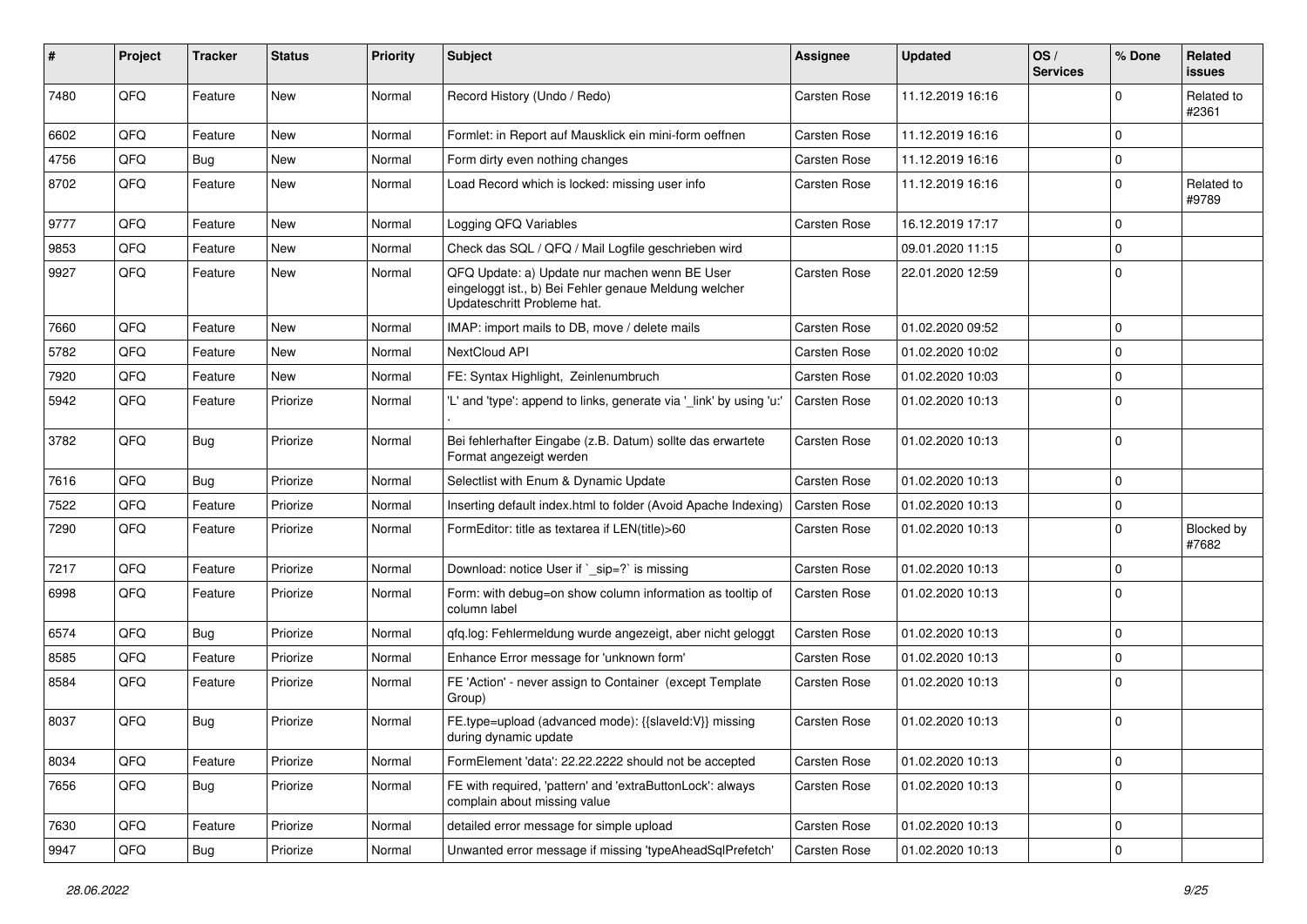| #     | Project | <b>Tracker</b> | <b>Status</b>     | <b>Priority</b> | Subject                                                                                                              | <b>Assignee</b>     | <b>Updated</b>   | OS/<br><b>Services</b> | % Done      | Related<br><b>issues</b> |
|-------|---------|----------------|-------------------|-----------------|----------------------------------------------------------------------------------------------------------------------|---------------------|------------------|------------------------|-------------|--------------------------|
| 9900  | QFQ     | Feature        | Priorize          | Normal          | Generic API Call: tt-content record >> JSON                                                                          | Carsten Rose        | 01.02.2020 10:13 |                        | $\Omega$    |                          |
| 9862  | QFQ     | Bug            | Priorize          | Normal          | Failed writing to sql mail qfq.log should throw an exception                                                         | Carsten Rose        | 01.02.2020 10:13 |                        | $\Omega$    |                          |
| 9975  | QFQ     | Bug            | Priorize          | Normal          | Dropdown Menu: 'r:3' broken                                                                                          | Carsten Rose        | 01.02.2020 10:13 |                        | $\Omega$    |                          |
| 9983  | QFQ     | Feature        | New               | Normal          | Report Notation: new keyword 'range'                                                                                 | Carsten Rose        | 01.02.2020 15:55 |                        | $\Omega$    |                          |
| 9024  | QFQ     | <b>Bug</b>     | Some day<br>maybe | Normal          | QFQ Einarbeitung                                                                                                     |                     | 01.02.2020 15:56 |                        | 0           |                          |
| 2643  | QFQ     | <b>Bug</b>     | Some day<br>maybe | Normal          | Zend / PHP Webinars anschauen                                                                                        | Carsten Rose        | 01.02.2020 15:56 |                        | $\Omega$    |                          |
| 9898  | QFQ     | <b>Bug</b>     | Feedback          | Normal          | Formular trotz Timeout gespeichert                                                                                   | Benjamin Baer       | 01.02.2020 15:56 |                        | $\mathbf 0$ |                          |
| 9855  | QFQ     | Bug            | New               | Normal          | <b>Required Check</b>                                                                                                |                     | 01.02.2020 15:56 |                        | $\Omega$    |                          |
| 9773  | QFQ     | Bug            | New               | Normal          | form.parameter.formModeGlobal=requiredOff                                                                            | Carsten Rose        | 01.02.2020 15:56 |                        | $\mathbf 0$ |                          |
| 9535  | QFQ     | <b>Bug</b>     | Feedback          | Normal          | Report:  AS '_vertical' - column to wide - vertical >> rot45,<br>rot <sub>90</sub>                                   | Benjamin Baer       | 01.02.2020 15:56 |                        | $\Omega$    |                          |
| 10014 | QFQ     | Feature        | New               | Normal          | Manual.rst: describe behaviour and process order of<br>fillStoreVar, slaveId, sqlBefore,                             | <b>Carsten Rose</b> | 01.02.2020 22:31 |                        | $\Omega$    |                          |
| 9928  | QFQ     | Feature        | Priorize          | Normal          | SpecialColumnName: a) Deprecated: ' AS "_+tag " ', b)<br>New: ' AS "_ <tag1><tag2>"</tag2></tag1>                    | <b>Carsten Rose</b> | 01.02.2020 23:17 |                        | $\Omega$    | Related to<br>#9929      |
| 8277  | QFQ     | Feature        | Priorize          | Normal          | fe.parameter.default=                                                                                                | <b>Carsten Rose</b> | 01.02.2020 23:17 |                        | $\Omega$    | Related to<br>#8113      |
| 9968  | QFQ     | Feature        | Priorize          | Normal          | Tooltip in Links for Developer                                                                                       | Carsten Rose        | 01.02.2020 23:17 |                        | $\mathbf 0$ |                          |
| 4583  | QFQ     | Bug            | Some day<br>maybe | Normal          | Dynamic Update bei TypeAhead Feldern                                                                                 | Carsten Rose        | 01.02.2020 23:19 |                        | $\Omega$    |                          |
| 4528  | QFQ     | <b>Bug</b>     | Some day<br>maybe | Normal          | extraButtonLock mit SQLAhead Bug                                                                                     | Carsten Rose        | 01.02.2020 23:19 |                        | $\Omega$    |                          |
| 4092  | QFQ     | Bug            | Some day<br>maybe | Normal          | 1) Logging verbessern wann welches FE warum ausgefuehrt<br>wird, 2) Documentation: Best Practice Template Group      | <b>Carsten Rose</b> | 01.02.2020 23:19 |                        | $\Omega$    | Related to<br>#3504      |
| 3613  | QFQ     | <b>Bug</b>     | Some day<br>maybe | Normal          | note /note unchecked -> note div (col-md) wird weiterhin<br>gerendert                                                | Elias Villiger      | 01.02.2020 23:19 |                        | 100         |                          |
| 5389  | QFQ     | Feature        | Some day<br>maybe | Normal          | QFQ Design: Multline label / note                                                                                    | Benjamin Baer       | 01.02.2020 23:19 |                        | $\mathbf 0$ |                          |
| 5132  | QFQ     | Feature        | Some day<br>maybe | Normal          | Error Message sendmail missing attachment: more details                                                              | Carsten Rose        | 01.02.2020 23:19 |                        | $\mathbf 0$ |                          |
| 5021  | QFQ     | <b>Bug</b>     | Some day<br>maybe | Normal          | FE.typ=extra - during save displays error 'datum2' already<br>filled in STORE_SIP - the value is stored nevertheless | Carsten Rose        | 01.02.2020 23:19 |                        | $\mathbf 0$ | Related to<br>#3875      |
| 4872  | QFQ     | Feature        | Some day<br>maybe | Normal          | Fields of Typo3 page available in STORE TYPO3                                                                        | Carsten Rose        | 01.02.2020 23:19 |                        | 0           |                          |
| 4869  | QFQ     | Feature        | Some day<br>maybe | Normal          | Dynamic Update (show, hide, readonly?, required?) for<br><b>Template Group Elements</b>                              | Carsten Rose        | 01.02.2020 23:19 |                        | $\mathbf 0$ | Related to<br>#4865      |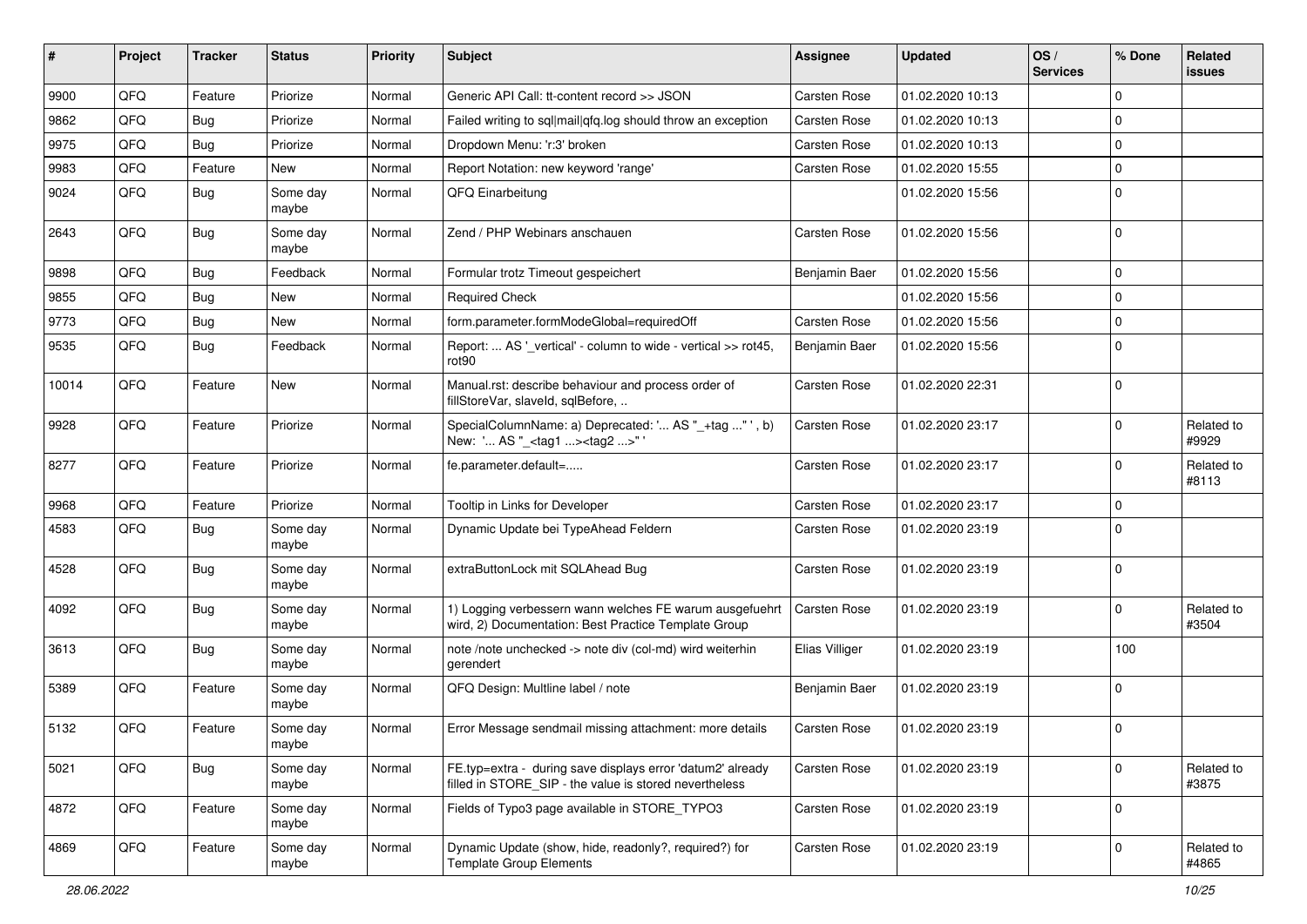| #    | Project | <b>Tracker</b> | <b>Status</b>     | <b>Priority</b> | <b>Subject</b>                                                                   | <b>Assignee</b>     | <b>Updated</b>   | OS/<br><b>Services</b> | % Done      | Related<br>issues   |
|------|---------|----------------|-------------------|-----------------|----------------------------------------------------------------------------------|---------------------|------------------|------------------------|-------------|---------------------|
| 4606 | QFQ     | Feature        | Some day<br>maybe | Normal          | link: qualifier to render bootstrap button                                       | Carsten Rose        | 01.02.2020 23:19 |                        | $\Omega$    |                     |
| 5877 | QFQ     | <b>Bug</b>     | Some day<br>maybe | Normal          | FE.type=note:bsColumn strange behaviour                                          |                     | 01.02.2020 23:19 |                        | $\Omega$    |                     |
| 5852 | QFQ     | Feature        | Some day<br>maybe | Normal          | Logging: mail.log / sql.log - im FE anzeigen und via AJAX<br>aktualisieren       | Carsten Rose        | 01.02.2020 23:19 |                        | $\Omega$    | Related to<br>#5885 |
| 5805 | QFQ     | Feature        | Some day<br>maybe | Normal          | TypeAHead SQL value instead of key stored                                        |                     | 01.02.2020 23:19 |                        | $\Omega$    | Related to<br>#5444 |
| 5768 | QFQ     | <b>Bug</b>     | Some day<br>maybe | Normal          | '{{pageLanguage:T}}' missing if QFQ is called via api                            | <b>Carsten Rose</b> | 01.02.2020 23:19 |                        | $\Omega$    |                     |
| 5706 | QFQ     | <b>Bug</b>     | Some day<br>maybe | Normal          | upload: fileDestination needs to be sanatized                                    | Carsten Rose        | 01.02.2020 23:19 |                        | $\Omega$    |                     |
| 5579 | QFQ     | Feature        | Some day<br>maybe | Normal          | Enhance Doc / Presentation: variable type 'link column type'                     | <b>Carsten Rose</b> | 01.02.2020 23:19 |                        | 0           |                     |
| 5557 | QFQ     | <b>Bug</b>     | Some day<br>maybe | Normal          | Form load: STORE_RECORD filled, but should be empty                              | Carsten Rose        | 01.02.2020 23:19 |                        | $\Omega$    |                     |
| 7100 | QFQ     | Feature        | Some day<br>maybe | Normal          | Download: log access, max downloads, time limit                                  |                     | 01.02.2020 23:19 |                        | $\Omega$    |                     |
| 6704 | QFQ     | Feature        | Some day<br>maybe | Normal          | Upload Mode: Bilder in Notizen rechts sollen aktuellen<br>Upload repräsentieren. |                     | 01.02.2020 23:19 |                        | $\mathbf 0$ | Related to<br>#3264 |
| 6084 | QFQ     | Feature        | Some day<br>maybe | Normal          | New escape type: 'D' - convert date                                              |                     | 01.02.2020 23:19 |                        | $\Omega$    |                     |
| 5991 | QFQ     | Bug            | Some day<br>maybe | Normal          | URLs with ' ' or long parameter are problematic                                  | Carsten Rose        | 01.02.2020 23:19 |                        | $\Omega$    |                     |
| 5983 | QFQ     | Feature        | Some day<br>maybe | Normal          | Form Submit (save & update): normalize date/-time FE                             | Carsten Rose        | 01.02.2020 23:19 |                        | 0           |                     |
| 5923 | QFQ     | Feature        | Some day<br>maybe | Normal          | fillStoreSystemBySqlLate                                                         |                     | 01.02.2020 23:19 |                        | $\Omega$    |                     |
| 5895 | QFQ     | Feature        | Some day<br>maybe | Normal          | Tutorial: List of all QFQ Features                                               |                     | 01.02.2020 23:19 |                        | $\mathbf 0$ |                     |
| 5893 | QFQ     | Feature        | Some day<br>maybe | Normal          | Edit on double-click                                                             |                     | 01.02.2020 23:19 |                        | $\Omega$    | Related to<br>#5894 |
| 8522 | QFQ     | Feature        | Some day<br>maybe | Normal          | build QFQ - npm warnings                                                         | Benjamin Baer       | 01.02.2020 23:19 |                        | 50          |                     |
| 8056 | QFQ     | Feature        | Some day<br>maybe | Normal          | Termin Organisation (Reservation)                                                |                     | 01.02.2020 23:19 |                        | $\mathbf 0$ | Related to<br>#8658 |
| 7921 | QFQ     | Feature        | Some day<br>maybe | Normal          | Rest API Export: URL kuerzer machen                                              |                     | 01.02.2020 23:19 |                        | $\Omega$    |                     |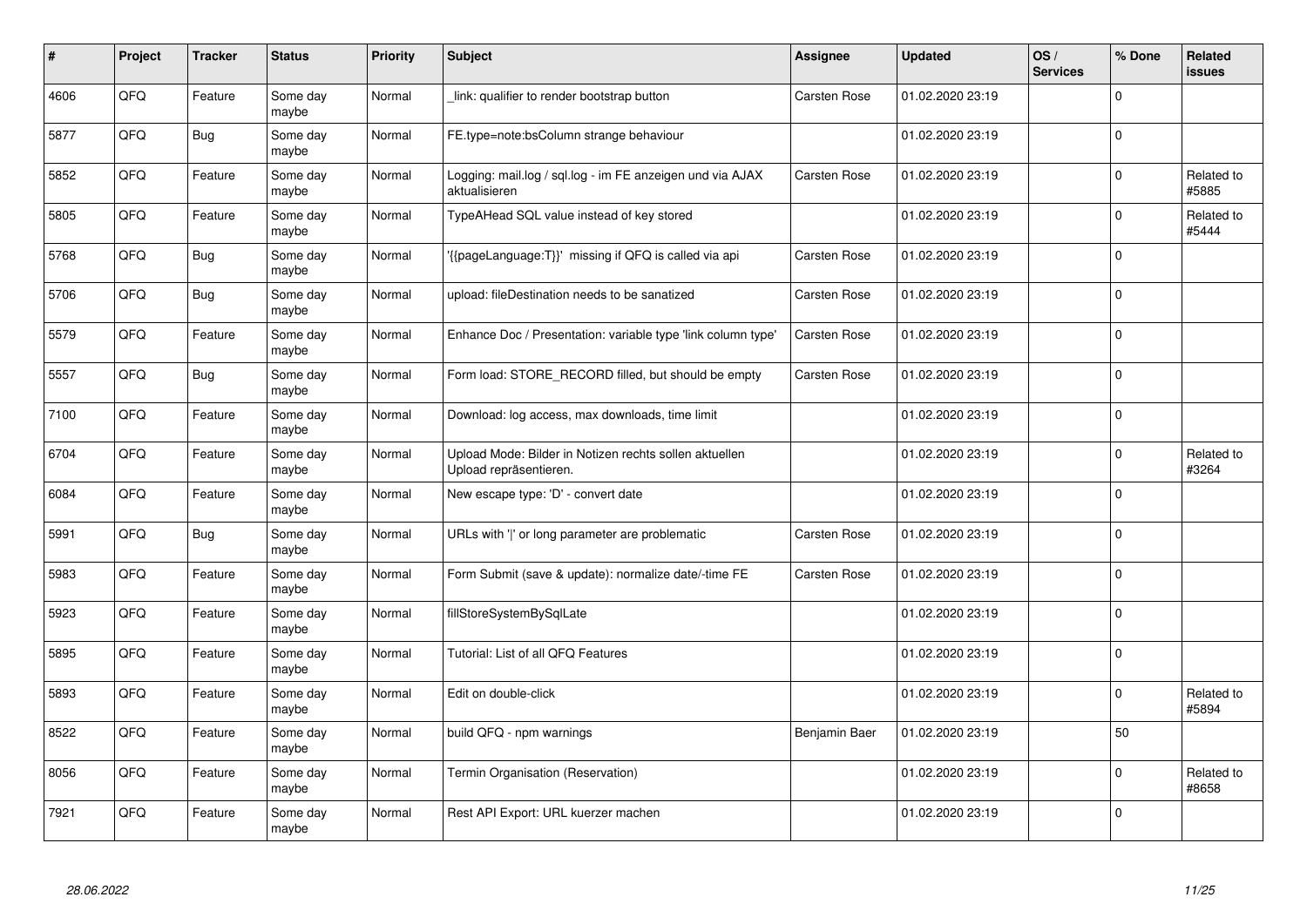| #    | Project | <b>Tracker</b> | <b>Status</b>     | <b>Priority</b> | <b>Subject</b>                                                                                                                                           | <b>Assignee</b>     | <b>Updated</b>   | OS/<br><b>Services</b> | % Done      | Related<br>issues                           |
|------|---------|----------------|-------------------|-----------------|----------------------------------------------------------------------------------------------------------------------------------------------------------|---------------------|------------------|------------------------|-------------|---------------------------------------------|
| 7281 | QFQ     | <b>Bug</b>     | Some day<br>maybe | Normal          | Subrecords: on large screen separator line too short                                                                                                     |                     | 01.02.2020 23:19 |                        | $\Omega$    |                                             |
| 4651 | QFQ     | Bug            | Some day<br>maybe | Normal          | "Loading document" Modal wird angezeigt bei uzhcd type=2<br>Ansicht                                                                                      | <b>Carsten Rose</b> | 01.02.2020 23:20 |                        | 0           |                                             |
| 4454 | QFQ     | <b>Bug</b>     | Some day<br>maybe | Normal          | Required Elements: multiple elements in a row - whole row<br>marked if only one input is empty.                                                          | Benjamin Baer       | 01.02.2020 23:20 |                        | $\Omega$    |                                             |
| 4439 | QFQ     | Feature        | Some day<br>maybe | Normal          | Log: report all actions fired by an FE Element, incl. the<br>original directive (slaveld, sqlInsert, )                                                   |                     | 01.02.2020 23:20 |                        | $\Omega$    | Related to<br>#4432,<br>Related to<br>#5458 |
| 4435 | QFQ     | Feature        | Some day<br>maybe | Normal          | Report: striptags - specify allowed tags                                                                                                                 |                     | 01.02.2020 23:20 |                        | $\Omega$    |                                             |
| 4433 | QFQ     | Feature        | Some day<br>maybe | Normal          | Log when SIP will be destroyed by QFQ for any (security)<br>reason                                                                                       |                     | 01.02.2020 23:20 |                        | $\Omega$    | Related to<br>#4432,<br>Related to<br>#5458 |
| 4398 | QFQ     | Bug            | Some day<br>maybe | Normal          | Typeahead: mouse click in a prefilled input opens a single<br>item dropdown with the current value - click on it seems to<br>set the value, not the key. | Benjamin Baer       | 01.02.2020 23:20 |                        | $\Omega$    | Related to<br>#4457                         |
| 4330 | QFQ     | Feature        | Some day<br>maybe | Normal          | Error Message: report missing {{ / }} in sqlUpdate, sqlInsert,<br>sqlDelete, sqlAfter, sqlBefore in FE action elements.                                  | <b>Carsten Rose</b> | 01.02.2020 23:20 |                        | 0           |                                             |
| 4328 | QFQ     | <b>Bug</b>     | Some day<br>maybe | Normal          | Error Message: Show FE name/number on problems in FE                                                                                                     | <b>Carsten Rose</b> | 01.02.2020 23:20 |                        | $\Omega$    |                                             |
| 1234 | QFQ     | Feature        | Some day<br>maybe | Normal          | QF: Record numbering: Im Grid soll in Spalte 1 optional die<br>laufende Nummer der Records angezeigt werden.                                             |                     | 01.02.2020 23:20 |                        | $\Omega$    |                                             |
| 955  | QFQ     | Feature        | Some day<br>maybe | Normal          | QF: Notizen vor/nach dem Form                                                                                                                            |                     | 01.02.2020 23:20 |                        | $\Omega$    |                                             |
| 5455 | QFQ     | Feature        | Some day<br>maybe | Normal          | Mail Redirects grld abhaengig                                                                                                                            |                     | 01.02.2020 23:20 |                        | $\Omega$    |                                             |
| 5428 | QFQ     | Feature        | Some day<br>maybe | Normal          | secure thumbnail: late render on access.                                                                                                                 | <b>Carsten Rose</b> | 01.02.2020 23:20 |                        | $\Omega$    |                                             |
| 5342 | QFQ     | Feature        | Some day<br>maybe | Normal          | link - with HTML Attributes                                                                                                                              |                     | 01.02.2020 23:20 |                        | $\Omega$    | Related to<br>#14077                        |
| 5024 | QFQ     | Feature        | Some day<br>maybe | Normal          | Fabric: Generate PDF with edits                                                                                                                          | Benjamin Baer       | 01.02.2020 23:20 |                        | 0 I         | Related to<br>#10704                        |
| 4816 | QFG     | Feature        | Some day<br>maybe | Normal          | Templates for QFQ Reports (Tables, Radios, )                                                                                                             |                     | 01.02.2020 23:20 |                        | $\Omega$    |                                             |
| 4757 | QFG     | Feature        | Some day<br>maybe | Normal          | Test subrecord: download links ok? Links ok?                                                                                                             | Carsten Rose        | 01.02.2020 23:20 |                        | $\mathbf 0$ |                                             |
| 4652 | QFG     | Feature        | Some day<br>maybe | Normal          | UZH CD: Weiterleitung auf benutzerdefinierte 403/404 Seite                                                                                               | Carsten Rose        | 01.02.2020 23:20 |                        | 0           |                                             |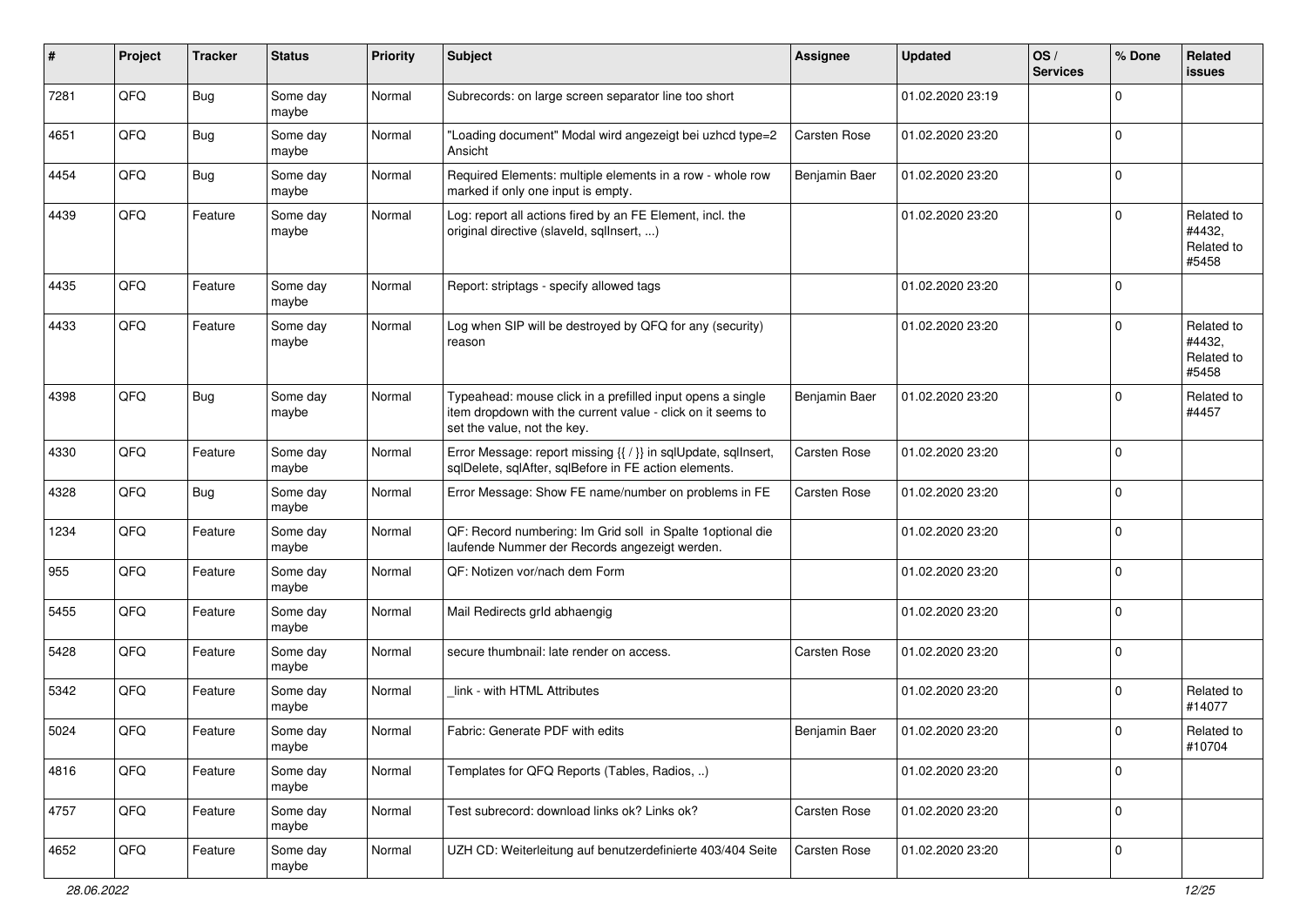| ∦    | Project | <b>Tracker</b> | <b>Status</b>     | <b>Priority</b> | <b>Subject</b>                                                                                                                                                | <b>Assignee</b>     | <b>Updated</b>   | OS/<br><b>Services</b> | % Done      | Related<br>issues                           |
|------|---------|----------------|-------------------|-----------------|---------------------------------------------------------------------------------------------------------------------------------------------------------------|---------------------|------------------|------------------------|-------------|---------------------------------------------|
| 7402 | QFQ     | <b>Bug</b>     | Some day<br>maybe | Normal          | thumbnail cache: outdated picture when permission denied<br>and permission resolved.                                                                          |                     | 01.02.2020 23:20 |                        | $\Omega$    |                                             |
| 7101 | QFQ     | Bug            | Some day<br>maybe | Normal          | 'form' in SIP and 'report' - breaks                                                                                                                           |                     | 01.02.2020 23:20 |                        | $\Omega$    |                                             |
| 5851 | QFQ     | Feature        | Some day<br>maybe | Normal          | Queue System implementieren: MQTT, RabbitMQ                                                                                                                   |                     | 01.02.2020 23:20 |                        | $\Omega$    | Related to<br>#5715                         |
| 5850 | QFQ     | Feature        | Some day<br>maybe | Normal          | Deployment: In QFQ Doc best practice fuer zeitgemaesses<br>Deployment beschreiben                                                                             |                     | 01.02.2020 23:20 |                        | $\Omega$    |                                             |
| 5665 | QFQ     | Feature        | Some day<br>maybe | Normal          | Versuch das '{{!' nicht mehr noetig ist.                                                                                                                      | <b>Carsten Rose</b> | 01.02.2020 23:20 |                        | $\Omega$    | Related to<br>#7432,<br>Related to<br>#7434 |
| 4443 | QFQ     | Feature        | Some day<br>maybe | Normal          | Form: multiple secondary tables                                                                                                                               |                     | 01.02.2020 23:20 |                        | 0 I         |                                             |
| 4365 | QFQ     | Feature        | Some day<br>maybe | Normal          | Multi Language: new way of config                                                                                                                             | <b>Carsten Rose</b> | 01.02.2020 23:20 |                        | $\mathbf 0$ |                                             |
| 4343 | QFQ     | Feature        | Some day<br>maybe | Normal          | Link: Classifier to add 'attributes'                                                                                                                          | <b>Carsten Rose</b> | 01.02.2020 23:20 |                        | $\Omega$    | Related to<br>#14077                        |
| 4659 | QFQ     | <b>Bug</b>     | Some day<br>maybe | Normal          | infoButtonExtra                                                                                                                                               | <b>Carsten Rose</b> | 01.02.2020 23:20 |                        | $\Omega$    |                                             |
| 4650 | QFQ     | Feature        | Some day<br>maybe | Normal          | Convert html to doc/rtf                                                                                                                                       | <b>Carsten Rose</b> | 01.02.2020 23:20 |                        | $\Omega$    | Related to<br>#10704                        |
| 4640 | QFQ     | Feature        | Some day<br>maybe | Normal          | Rename System Forms                                                                                                                                           |                     | 01.02.2020 23:20 |                        | $\Omega$    |                                             |
| 4627 | QFQ     | Feature        | Some day<br>maybe | Normal          | dbupdate: all tables - check 'create', 'modified' if it is possible<br>to change to default 'CURRENT_TIMESTAMP' and modified<br>'ON UPDATE CURRENT_TIMESTAMP' |                     | 01.02.2020 23:20 |                        | $\Omega$    |                                             |
| 4626 | QFQ     | Feature        | Some day<br>maybe | Normal          | Mobile View: 'classBody=qfq-form-right' makes no sense                                                                                                        |                     | 01.02.2020 23:20 |                        | $\Omega$    |                                             |
| 4551 | QFQ     | Feature        | Some day<br>maybe | Normal          | Set 'pills' via dynamicUpdate to show/hide/disabled                                                                                                           |                     | 01.02.2020 23:20 |                        | $\Omega$    | Related to<br>#3752                         |
| 4549 | QFQ     | <b>Bug</b>     | Some day<br>maybe | Normal          | TemplateGroups: FE.type SELECT loose selected value after<br>save                                                                                             | Carsten Rose        | 01.02.2020 23:20 |                        | $\Omega$    | Related to<br>#4548,<br>Related to<br>#4771 |
| 4546 | QFQ     | <b>Bug</b>     | Some day<br>maybe | Normal          | NH: SIP storage is destroyed                                                                                                                                  |                     | 01.02.2020 23:20 |                        | $\mathbf 0$ |                                             |
| 4536 | QFG     | Feature        | Some day<br>maybe | Normal          | FE upload: problem with delete if mutliple uploads an<br>FE.name="                                                                                            |                     | 01.02.2020 23:20 |                        | $\mathbf 0$ |                                             |
| 4446 | QFG     | Feature        | Some day<br>maybe | Normal          | New FE get same feldContainerId as last modifed FE                                                                                                            |                     | 01.02.2020 23:20 |                        | 0           |                                             |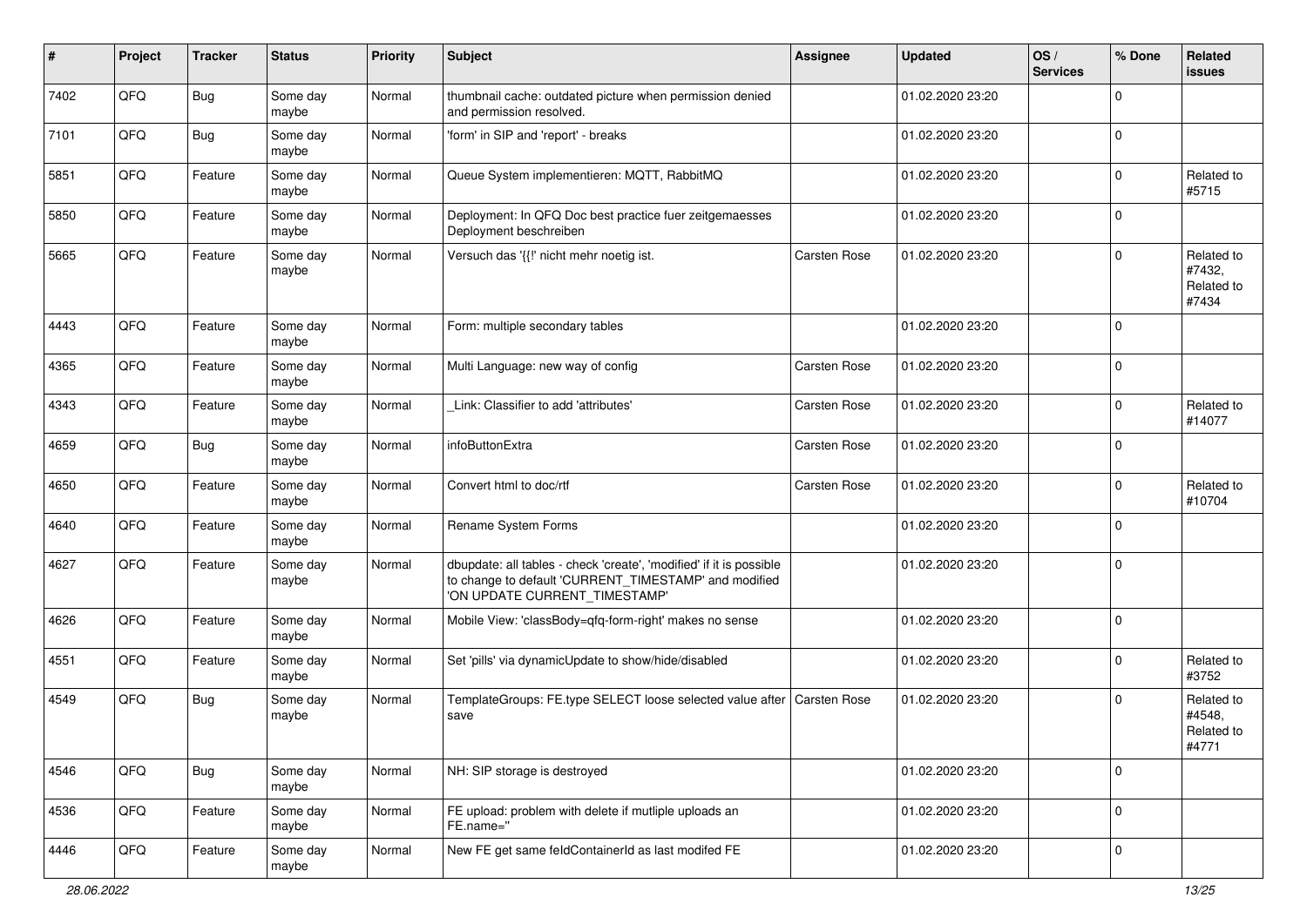| #    | Project | <b>Tracker</b> | <b>Status</b>     | <b>Priority</b> | <b>Subject</b>                                                                                        | Assignee            | <b>Updated</b>   | OS/<br><b>Services</b> | % Done         | Related<br>issues                              |
|------|---------|----------------|-------------------|-----------------|-------------------------------------------------------------------------------------------------------|---------------------|------------------|------------------------|----------------|------------------------------------------------|
| 5892 | QFQ     | Feature        | Some day<br>maybe | Normal          | QFQ should use T3 API to manipulate FE GROUP<br>membership                                            |                     | 01.02.2020 23:20 |                        | $\Omega$       |                                                |
| 5480 | QFQ     | Feature        | Some day<br>maybe | Normal          | QFQ: Dokumentation mit Screenshots versehen                                                           | Carsten Rose        | 01.02.2020 23:20 |                        | $\mathbf 0$    | Related to<br>#9879                            |
| 5452 | QFQ     | Feature        | Some day<br>maybe | Normal          | Thumbnails from PDF: bad quality                                                                      |                     | 01.02.2020 23:20 |                        | $\Omega$       |                                                |
| 4771 | QFQ     | <b>Bug</b>     | Some day<br>maybe | Normal          | qfq: select-down-values empty after save (edit-form for<br>program administrators)                    | <b>Carsten Rose</b> | 01.02.2020 23:20 |                        | $\Omega$       | Related to<br>#4549, Has<br>duplicate<br>#4282 |
| 4719 | QFQ     | Feature        | Some day<br>maybe | Normal          | Custom Message in Client in case of 'Browser tab close,<br>modification will be lost'                 |                     | 01.02.2020 23:20 |                        | $\overline{0}$ |                                                |
| 3547 | QFQ     | Bug            | <b>New</b>        | Normal          | FE of type 'note' causes writing of empty fields.                                                     | Carsten Rose        | 01.02.2020 23:21 |                        | $\mathbf 0$    |                                                |
| 3504 | QFQ     | Feature        | <b>New</b>        | Normal          | Logging: welche Action FEs werden wann wie ausgefuehrt                                                | Carsten Rose        | 01.02.2020 23:21 |                        | 0              | Related to<br>#5458,<br>Related to<br>#4092    |
| 5576 | QFQ     | Bug            | <b>New</b>        | Normal          | Using MySQL 'DROP' requires privilege - wich is not really<br>necessary.                              | Carsten Rose        | 01.02.2020 23:21 |                        | $\overline{0}$ |                                                |
| 5131 | QFQ     | Feature        | New               | Normal          | Activate Spin Gear ('wait/busy' indicator) via LINK attribute                                         | Carsten Rose        | 01.02.2020 23:21 |                        | $\mathbf 0$    |                                                |
| 4250 | QFQ     | Feature        | New               | Normal          | AutoCron in QFQ via PHP                                                                               | Carsten Rose        | 01.02.2020 23:21 |                        | $\Omega$       | Related to<br>#3292,<br>Related to<br>#3291    |
| 6483 | QFQ     | <b>Bug</b>     | <b>New</b>        | Normal          | R Store funktioniert nicht bei 'Report Notation' im FE                                                | <b>Carsten Rose</b> | 01.02.2020 23:21 |                        | 0              |                                                |
| 6462 | QFQ     | <b>Bug</b>     | New               | Normal          | File Upload: Nutzlose Fehlermeldung wenn Datei zu gross                                               | Carsten Rose        | 01.02.2020 23:21 |                        | $\Omega$       | Related to<br>#6139                            |
| 6437 | QFQ     | Feature        | New               | Normal          | Neuer Mode Button bei FormElementen                                                                   | Carsten Rose        | 01.02.2020 23:21 |                        | $\Omega$       | Related to<br>#9668,<br>Blocked by<br>#9678    |
| 6292 | QFQ     | Feature        | <b>New</b>        | Normal          | Download: File speichern mit Hash aber original Filename in<br>der Datenbank vermerken fuer Downloads | <b>Carsten Rose</b> | 01.02.2020 23:21 |                        | 0              |                                                |
| 6289 | QFQ     | Feature        | New               | Normal          | Form: Log                                                                                             | <b>Carsten Rose</b> | 01.02.2020 23:21 |                        | $\mathbf 0$    |                                                |
| 6765 | QFQ     | Feature        | New               | Normal          | Moeglichkeit via QFQ eigene Logs zu schreiben                                                         | Carsten Rose        | 01.02.2020 23:21 |                        | $\mathbf 0$    |                                                |
| 6677 | QFQ     | <b>Bug</b>     | New               | Normal          | Error message FE Action Element: no/wrong FE reference<br>who cause the problem.                      | Carsten Rose        | 01.02.2020 23:21 |                        | $\Omega$       |                                                |
| 6609 | QFQ     | Feature        | <b>New</b>        | Normal          | Formlet: JSON API erweitern                                                                           | Carsten Rose        | 01.02.2020 23:21 |                        | 50             |                                                |
| 6594 | QFQ     | Feature        | New               | Normal          | Excel: on download, check if there is a valid sip                                                     | <b>Carsten Rose</b> | 01.02.2020 23:21 |                        | 0              |                                                |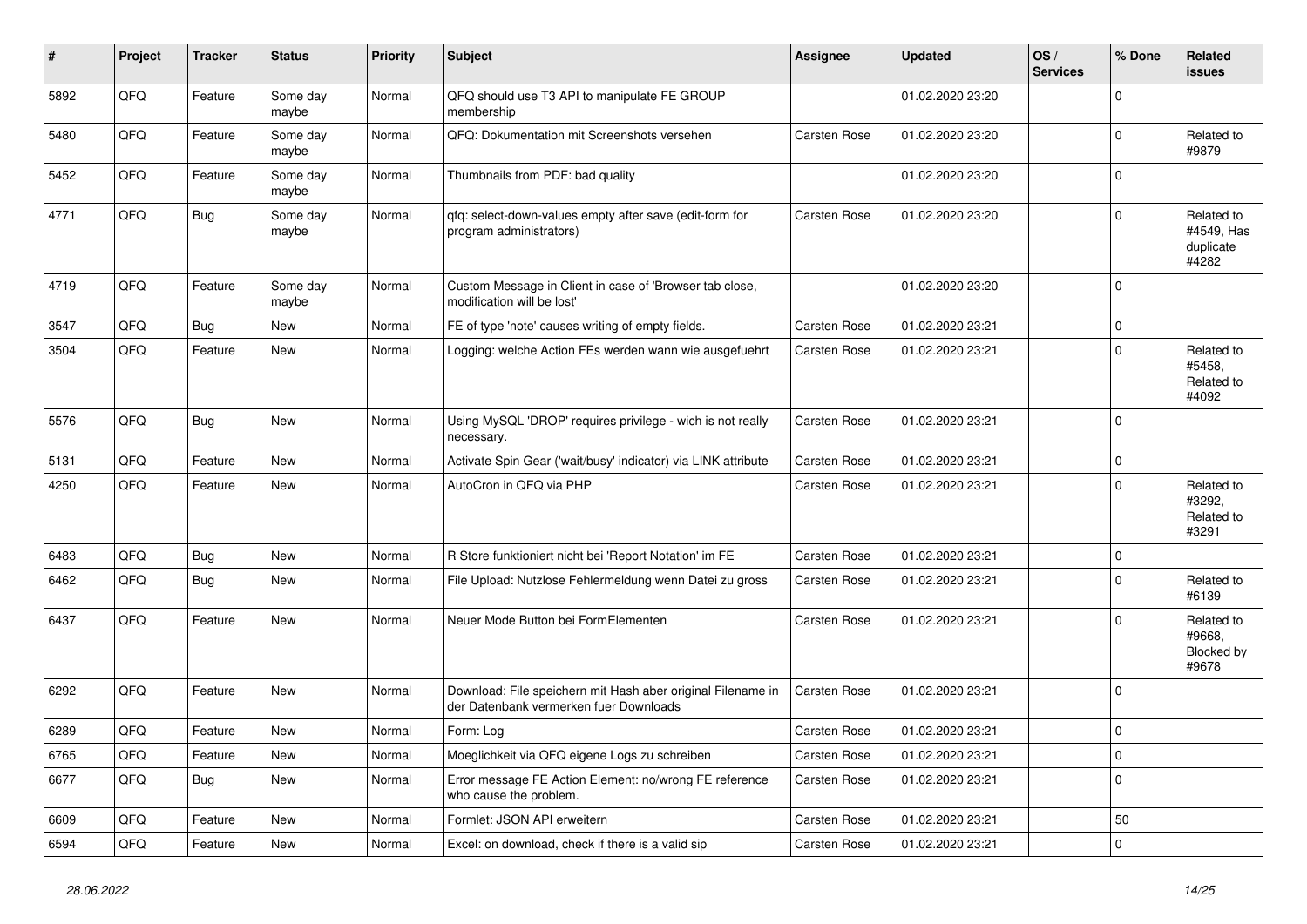| ∦    | Project | <b>Tracker</b> | <b>Status</b>     | <b>Priority</b> | <b>Subject</b>                                                                                                             | <b>Assignee</b> | <b>Updated</b>   | OS/<br><b>Services</b> | % Done              | Related<br>issues         |
|------|---------|----------------|-------------------|-----------------|----------------------------------------------------------------------------------------------------------------------------|-----------------|------------------|------------------------|---------------------|---------------------------|
| 7119 | QFQ     | Feature        | New               | Normal          | Upload: scaleDownWidth, scaleDownHeight                                                                                    | Carsten Rose    | 01.02.2020 23:21 |                        | $\mathbf 0$         |                           |
| 7102 | QFQ     | Feature        | <b>New</b>        | Normal          | Comment sign in report: '#' and '--'                                                                                       | Carsten Rose    | 01.02.2020 23:21 |                        | $\mathbf 0$         |                           |
| 7099 | QFQ     | Feature        | New               | Normal          | Redesign FormEditor                                                                                                        | Carsten Rose    | 01.02.2020 23:21 |                        | 0                   |                           |
| 7014 | QFQ     | Bug            | New               | Normal          | Sending invalid emails succeeds when<br>debug.redirectAllMailTo is set                                                     | Carsten Rose    | 01.02.2020 23:21 |                        | $\mathbf 0$         |                           |
| 6972 | QFQ     | Feature        | Some day<br>maybe | Normal          | Fabric Clipboard / cross browser tab                                                                                       | Benjamin Baer   | 01.02.2020 23:21 |                        | 0                   |                           |
| 6970 | QFQ     | Feature        | Some day<br>maybe | Normal          | tablesorter: default fuer 'sortReset' aendern von 'Ctrl' zu 'Alt'                                                          | Benjamin Baer   | 01.02.2020 23:21 |                        | $\mathbf 0$         |                           |
| 6912 | QFQ     | <b>Bug</b>     | New               | Normal          | error Message Var 'deadline' already set in SIP - in Form<br>with FE.value={{deadline:R:::{{deadlinePeriod:Y}}}}           | Carsten Rose    | 01.02.2020 23:21 |                        | $\mathbf 0$         |                           |
| 6855 | QFQ     | Feature        | New               | Normal          | With {{feUser:U}}!={{feUser:T}}: Save / Delete: only possible<br>with {{feUserSave:U}}='yes' and '{{feUserDelete:U}}='yes' | Carsten Rose    | 01.02.2020 23:21 |                        | $\mathbf 0$         |                           |
| 7481 | QFQ     | Feature        | New               | Normal          | Detect 'BaseUrl' automatically                                                                                             | Carsten Rose    | 01.02.2020 23:21 |                        | $\mathbf 0$         |                           |
| 7342 | QFQ     | Feature        | New               | Normal          | add content = hide_this                                                                                                    | Carsten Rose    | 01.02.2020 23:21 |                        | $\mathbf 0$         |                           |
| 7280 | QFQ     | Feature        | New               | Normal          | recently used table                                                                                                        | Carsten Rose    | 01.02.2020 23:21 |                        | $\mathbf 0$         |                           |
| 7261 | QFQ     | Bug            | <b>New</b>        | Normal          | Report pathFilename for user without path, only the filename                                                               | Carsten Rose    | 01.02.2020 23:21 |                        | 0                   |                           |
| 7239 | QFQ     | Feature        | New               | Normal          | TinyMCE: html tag whitelist                                                                                                | Carsten Rose    | 01.02.2020 23:21 |                        | 0                   | Related to<br>#14320      |
| 7219 | QFQ     | <b>Bug</b>     | New               | Normal          | typeSheadSql / typeAheadSqlPrefetch: change to curly<br>braces                                                             | Carsten Rose    | 01.02.2020 23:21 |                        | 0                   |                           |
| 7175 | QFQ     | Feature        | New               | Normal          | Upload: md5 hash as filename                                                                                               | Carsten Rose    | 01.02.2020 23:21 |                        | 0                   |                           |
| 9602 | QFQ     | Feature        | New               | Normal          | Form definition as JSON                                                                                                    | Carsten Rose    | 01.02.2020 23:21 |                        | 0                   | Related to<br>#9600       |
| 7683 | QFQ     | Feature        | New               | Normal          | Special column names in '{{ SELECT  AS _link }}' should be Carsten Rose<br>detected                                        |                 | 01.02.2020 23:21 |                        | $\mathbf 0$         |                           |
| 7681 | QFQ     | Feature        | New               | Normal          | Optional switch off 'check for modified record'                                                                            | Carsten Rose    | 01.02.2020 23:21 |                        | $\mathbf 0$         |                           |
| 7574 | QFQ     | Bug            | New               | Normal          | Substitute error: form element not reported / dont parse<br>Form.note                                                      | Carsten Rose    | 01.02.2020 23:21 |                        | 0                   |                           |
| 7521 | QFQ     | Feature        | New               | Normal          | TemplateGroup: fe.type=upload                                                                                              | Carsten Rose    | 01.02.2020 23:21 |                        | $\mathbf 0$         | Related to<br>#9706       |
| 4082 | QFG     | Feature        | New               | Normal          | Dynamic Update: modeSql - useful default                                                                                   | Carsten Rose    | 01.02.2020 23:22 |                        | $\mathbf 0$         |                           |
| 7512 | QFQ     | Bug            | New               | Normal          | FE: inputType=number >> 'pattern' is not respected                                                                         | Carsten Rose    | 01.02.2020 23:22 |                        | 0                   |                           |
| 7109 | QFQ     | Feature        | New               | Normal          | Dynamic Updates: row/element hide                                                                                          | Carsten Rose    | 01.02.2020 23:22 |                        | 0                   | Has<br>duplicate<br>#4081 |
| 7002 | QFQ     | <b>Bug</b>     | New               | Normal          | Dynamic Update: row does not disappear / appear                                                                            | Carsten Rose    | 01.02.2020 23:22 |                        | $\mathsf{O}\xspace$ |                           |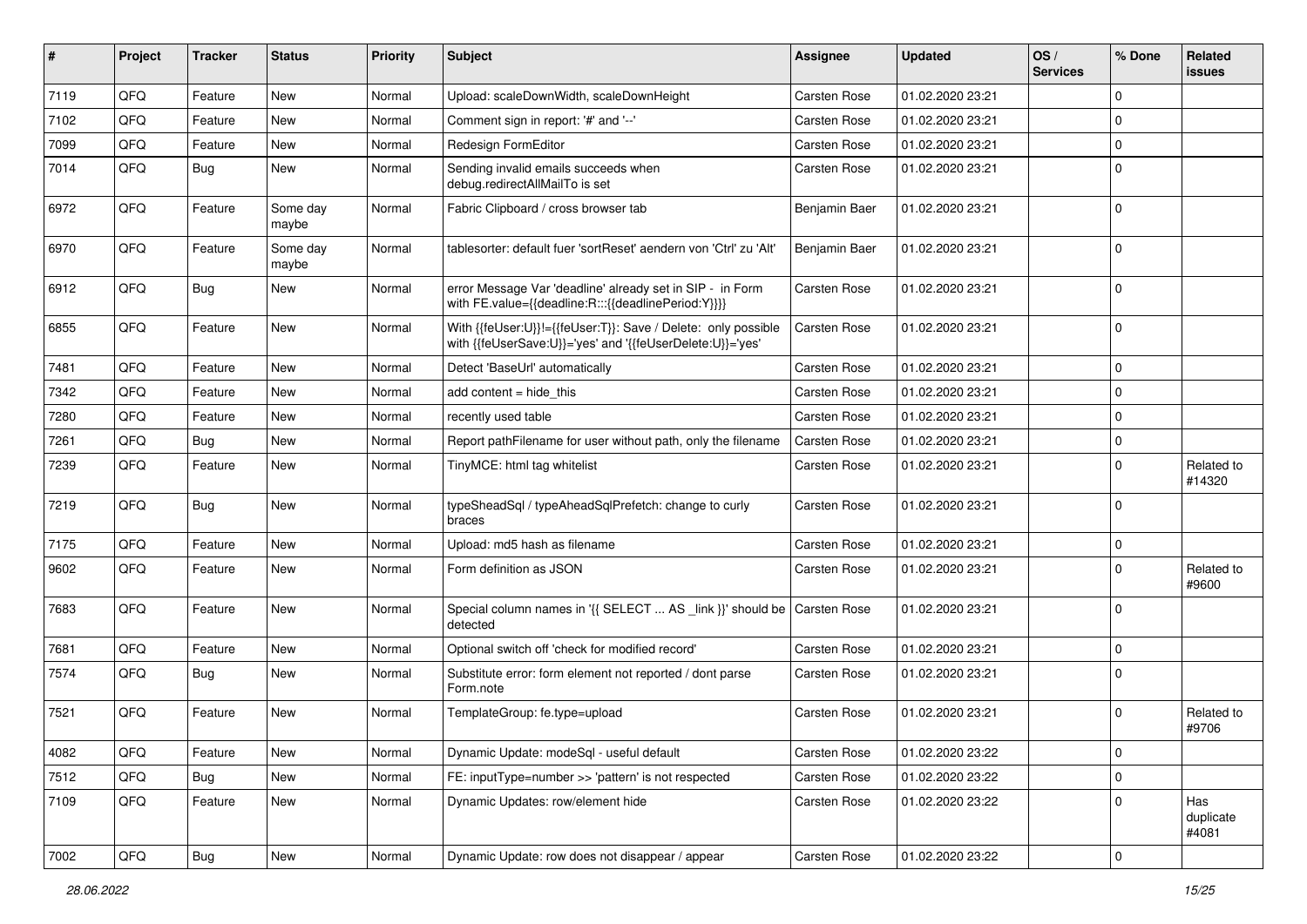| ∦    | Project        | <b>Tracker</b> | <b>Status</b>     | <b>Priority</b> | <b>Subject</b>                                                                                         | Assignee            | <b>Updated</b>   | OS/<br><b>Services</b> | % Done      | Related<br>issues   |
|------|----------------|----------------|-------------------|-----------------|--------------------------------------------------------------------------------------------------------|---------------------|------------------|------------------------|-------------|---------------------|
| 6250 | QFQ            | Feature        | In Progress       | Normal          | Enhance layout: a) Subrecord, b) Subrecord-Title                                                       | Carsten Rose        | 01.02.2020 23:22 |                        | $\mathbf 0$ | Related to<br>#5391 |
| 7812 | QFQ            | Feature        | New               | Normal          | FE 'Subrecord' - new option 'subrecordShowFilter',<br>'subrecordPaging'                                | Carsten Rose        | 01.02.2020 23:22 |                        | $\mathbf 0$ |                     |
| 7795 | QFQ            | Bug            | New               | Normal          | Readonly Form: Typeahead-Felder                                                                        | Carsten Rose        | 01.02.2020 23:22 |                        | $\mathbf 0$ |                     |
| 7730 | QFQ            | Feature        | Priorize          | Normal          | SELECT Box: title in between                                                                           | Benjamin Baer       | 01.02.2020 23:22 |                        | 0           |                     |
| 7685 | QFQ            | Bug            | New               | Normal          | Open FormElement from QFQ error message and save<br>modified record: error about missing {{formId:F}}  | Carsten Rose        | 01.02.2020 23:22 |                        | 0           |                     |
| 7547 | QFQ            | Bug            | New               | Normal          | Error Message in afterSave: wrong parameter column<br>reported                                         | Carsten Rose        | 01.02.2020 23:22 |                        | $\mathbf 0$ |                     |
| 7524 | QFQ            | Bug            | New               | Normal          | QFQ throws a 'General Error' if 'fileadmin/protected/log/' is<br>not writeable                         | Carsten Rose        | 01.02.2020 23:22 |                        | 0           |                     |
| 7520 | QFQ            | Feature        | New               | Normal          | QR Code:  AS _qr ( AS _link)                                                                           | Carsten Rose        | 01.02.2020 23:22 |                        | 0           |                     |
| 7519 | QFQ            | Feature        | New               | Normal          | Select: Multi                                                                                          | Carsten Rose        | 01.02.2020 23:22 |                        | $\mathbf 0$ |                     |
| 7513 | QFQ            | Bug            | New               | Normal          | Radios not correct aligned                                                                             | Carsten Rose        | 01.02.2020 23:22 |                        | 0           |                     |
| 8806 | QFQ            | Feature        | New               | Normal          | SQL Function nl2br                                                                                     | Carsten Rose        | 01.02.2020 23:22 |                        | 0           |                     |
| 8719 | QFQ            | Feature        | New               | Normal          | extraButtonLock: add support for 0/1                                                                   | <b>Carsten Rose</b> | 01.02.2020 23:22 |                        | 0           |                     |
| 8336 | QFQ            | Feature        | New               | Normal          | Form > modified > Close New: a) Optional disable popup, b)<br>custom text, c) mode on save: close stay | Carsten Rose        | 01.02.2020 23:22 |                        | 0           | Related to<br>#8335 |
| 8089 | QFQ            | Feature        | New               | Normal          | Copy/Paste for FormElements                                                                            | Carsten Rose        | 01.02.2020 23:22 |                        | 0           |                     |
| 8049 | QFQ            | <b>Bug</b>     | New               | Normal          | FE.type=note, column 'value': text moves some pixel to top<br>after save                               | Carsten Rose        | 01.02.2020 23:22 |                        | 0           |                     |
| 7924 | QFQ            | Feature        | New               | Normal          | Radio/Checkbox with Tooltip                                                                            | Carsten Rose        | 01.02.2020 23:22 |                        | $\mathbf 0$ |                     |
| 9130 | QFQ            | Feature        | Some day<br>maybe | Normal          | tablesorter: Automatic Row numbering / Zeilenummer                                                     | Benjamin Baer       | 01.02.2020 23:22 |                        | 0           |                     |
| 9129 | QFQ            | Feature        | New               | Normal          | sqlValidate: Message as notification, not as error                                                     | Carsten Rose        | 01.02.2020 23:22 |                        | 0           | Related to<br>#9128 |
| 9128 | QFQ            | Feature        | New               | Normal          | Error Message: not replaced variables- a) replace back to '{',<br>b) underline                         | <b>Carsten Rose</b> | 01.02.2020 23:22 |                        | 0           | Related to<br>#9129 |
| 9127 | QFQ            | Bug            | New               | Normal          | Error Message: change 'roll over' color - text not readable                                            | Carsten Rose        | 01.02.2020 23:22 |                        | 0           |                     |
| 9077 | $\mathsf{QFQ}$ | Bug            | New               | Normal          | typeAheadSql: report broken SQL                                                                        | Carsten Rose        | 01.02.2020 23:22 |                        | 0           |                     |
| 8975 | QFQ            | Feature        | New               | Normal          | Report Notation: 2.0                                                                                   | Carsten Rose        | 01.02.2020 23:22 |                        | 0           | Related to<br>#8963 |
| 9317 | QFQ            | <b>Bug</b>     | New               | Normal          | FE.type=note: with dynamic show/hidden an empty label<br>causes trouble                                | Carsten Rose        | 01.02.2020 23:22 |                        | 0           |                     |
| 9275 | QFQ            | <b>Bug</b>     | New               | Normal          | autcron: t3 page, which takes to long to respond, is not<br>reported properly                          | Carsten Rose        | 01.02.2020 23:22 |                        | 100         |                     |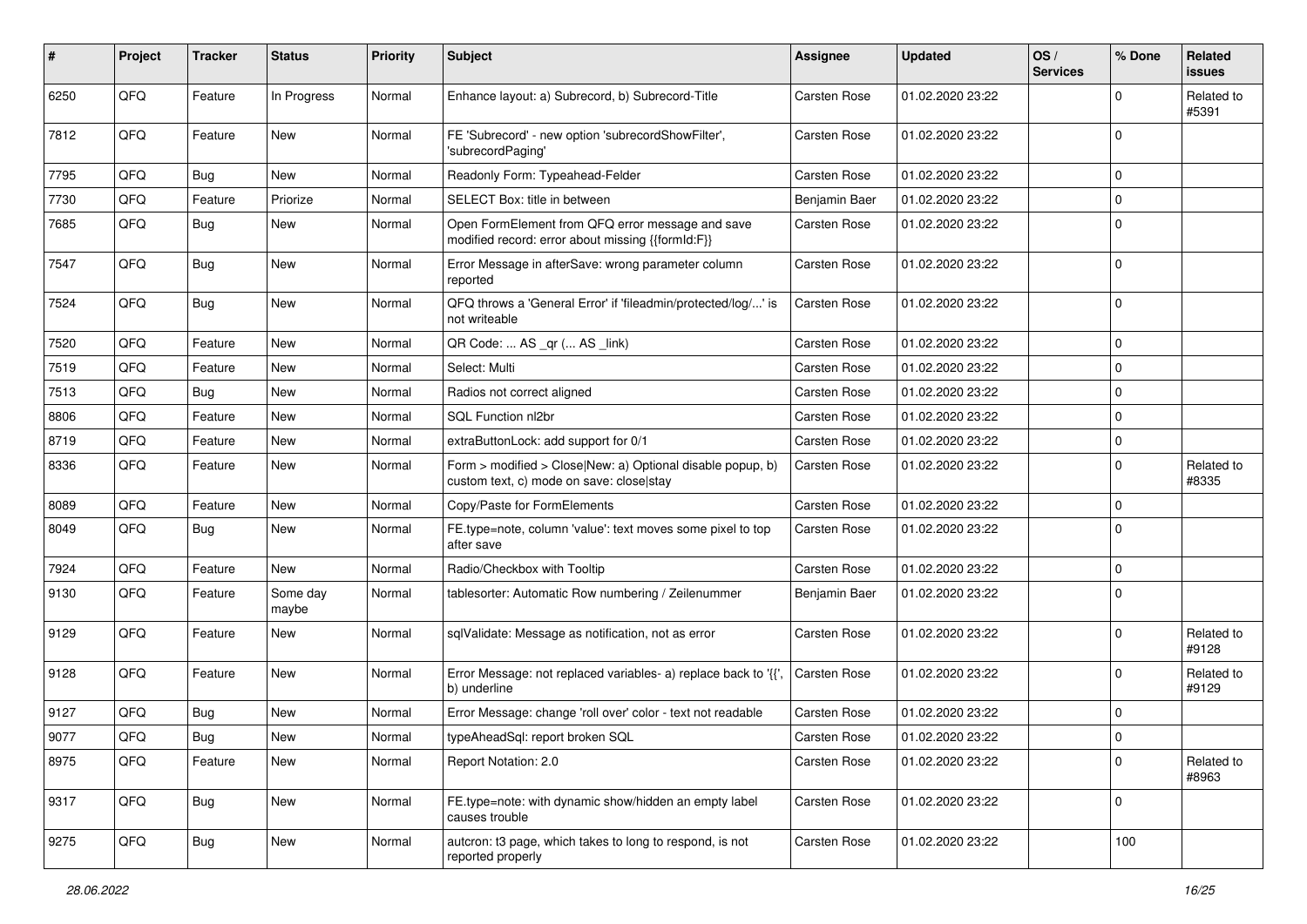| #     | Project | <b>Tracker</b> | <b>Status</b> | <b>Priority</b> | Subject                                                                                  | <b>Assignee</b>     | <b>Updated</b>   | OS/<br><b>Services</b> | % Done      | Related<br>issues                                                    |
|-------|---------|----------------|---------------|-----------------|------------------------------------------------------------------------------------------|---------------------|------------------|------------------------|-------------|----------------------------------------------------------------------|
| 9208  | QFQ     | Feature        | New           | Normal          | Manage 'recent' records                                                                  | Carsten Rose        | 01.02.2020 23:22 |                        | 0           |                                                                      |
| 9177  | QFQ     | Bug            | New           | Normal          | Bug? QFQ tries to save an action FE, which has real existing Carsten Rose<br>column name |                     | 01.02.2020 23:22 |                        | $\mathbf 0$ |                                                                      |
| 9136  | QFQ     | Feature        | New           | Normal          | Create ZIP files with dynamic PDFs                                                       | Carsten Rose        | 01.02.2020 23:22 |                        | 0           |                                                                      |
| 9537  | QFQ     | Feature        | New           | Normal          | FormEditor: Edit fieldset in FrontEnd                                                    | Carsten Rose        | 01.02.2020 23:22 |                        | 0           |                                                                      |
| 9533  | QFQ     | Bug            | New           | Normal          | FE.type=upload: Check in 'beforeSave' if upload is given                                 | Carsten Rose        | 01.02.2020 23:22 |                        | 0           | Related to<br>#11523                                                 |
| 9352  | QFQ     | Feature        | New           | Normal          | FE 'Native' fire slaveld, sqlAfter, sqlIns                                               | Carsten Rose        | 01.02.2020 23:22 |                        | 0           |                                                                      |
| 9811  | QFQ     | Feature        | New           | Normal          | Report: tag every n'th row                                                               | Carsten Rose        | 01.02.2020 23:22 |                        | 0           |                                                                      |
| 9783  | QFQ     | Bug            | New           | Normal          | Email with special characters                                                            | Carsten Rose        | 01.02.2020 23:22 |                        | $\mathbf 0$ |                                                                      |
| 9781  | QFQ     | Feature        | New           | Normal          | Button: CSS class to make buttons smaller                                                | <b>Carsten Rose</b> | 01.02.2020 23:22 |                        | 0           |                                                                      |
| 9707  | QFQ     | Feature        | New           | Normal          | SIP security: encode pageld and check pageld on decode                                   | Carsten Rose        | 01.02.2020 23:22 |                        | 0           |                                                                      |
| 9706  | QFQ     | Feature        | New           | Normal          | Multi File Upload (hidden template group)                                                | Carsten Rose        | 01.02.2020 23:22 |                        | 0           | Related to<br>#7521,<br>Related to<br>#5562,<br>Related to<br>#13330 |
| 9691  | QFQ     | Bug            | In Progress   | Normal          | Checkbox: dynamic update > readonly                                                      | <b>Carsten Rose</b> | 01.02.2020 23:22 |                        | 50          | Related to<br>#9834                                                  |
| 10015 | QFQ     | Feature        | Priorize      | Normal          | Monospace in Textarea                                                                    | Carsten Rose        | 03.02.2020 13:40 |                        | $\mathbf 0$ |                                                                      |
| 10003 | QFQ     | Feature        | Priorize      | Normal          | fieldset: stronger visualize group                                                       | Benjamin Baer       | 12.02.2020 08:13 |                        | $\mathbf 0$ |                                                                      |
| 10115 | QFQ     | Feature        | New           | Normal          | TypeAhead: static list                                                                   | Carsten Rose        | 26.02.2020 16:42 |                        | 100         |                                                                      |
| 10324 | QFQ     | Bug            | New           | Normal          | Excel Export mit Template funktioniert nur, wenn Template<br>vor uid kommt               |                     | 30.03.2020 11:20 |                        | 0           | Related to<br>#10257                                                 |
| 4050  | QFQ     | Feature        | New           | Normal          | sql.log: 1) FormElement ID which causes a specific action,<br>2) Result in the same row. | Carsten Rose        | 15.04.2020 11:35 |                        | $\mathbf 0$ | Related to<br>#5458                                                  |
| 10082 | QFQ     | <b>Bug</b>     | New           | Normal          | FE.type=SELECT - 'sanatize' Class                                                        | Carsten Rose        | 07.05.2020 09:36 |                        | $\mathbf 0$ | Related to<br>#10081                                                 |
| 10119 | QFQ     | Feature        | New           | Normal          | Dropdown (selectlist) & Type Ahead: format and catagorize list                           | <b>Carsten Rose</b> | 07.05.2020 09:36 |                        | 0           |                                                                      |
| 10124 | QFQ     | Feature        | Feedback      | Normal          | qfq AAI-Login                                                                            | Karin Niffeler      | 07.05.2020 09:36 |                        | 0           |                                                                      |
| 10322 | QFQ     | <b>Bug</b>     | New           | Normal          | FormElement / Radio: missing column 'enum' >> FE not<br>reported                         | Carsten Rose        | 07.05.2020 09:37 |                        | $\mathbf 0$ |                                                                      |
| 10384 | QFQ     | Feature        | New           | Normal          | Parameter Exchange QFQ Instances                                                         |                     | 07.05.2020 09:38 |                        | 0           |                                                                      |
| 10443 | QFQ     | Feature        | In Progress   | Normal          | Konzept_api / _live                                                                      | Carsten Rose        | 07.05.2020 09:39 |                        | 0           |                                                                      |
| 5559  | QFQ     | <b>Bug</b>     | New           | Normal          | FE.type = Upload: 'accept' might contain variables                                       | Carsten Rose        | 11.05.2020 21:23 |                        | 0           |                                                                      |
| 10593 | QFG     | Feature        | New           | Normal          | label2: text behind input element                                                        | Carsten Rose        | 16.05.2020 10:57 |                        | $\mathbf 0$ |                                                                      |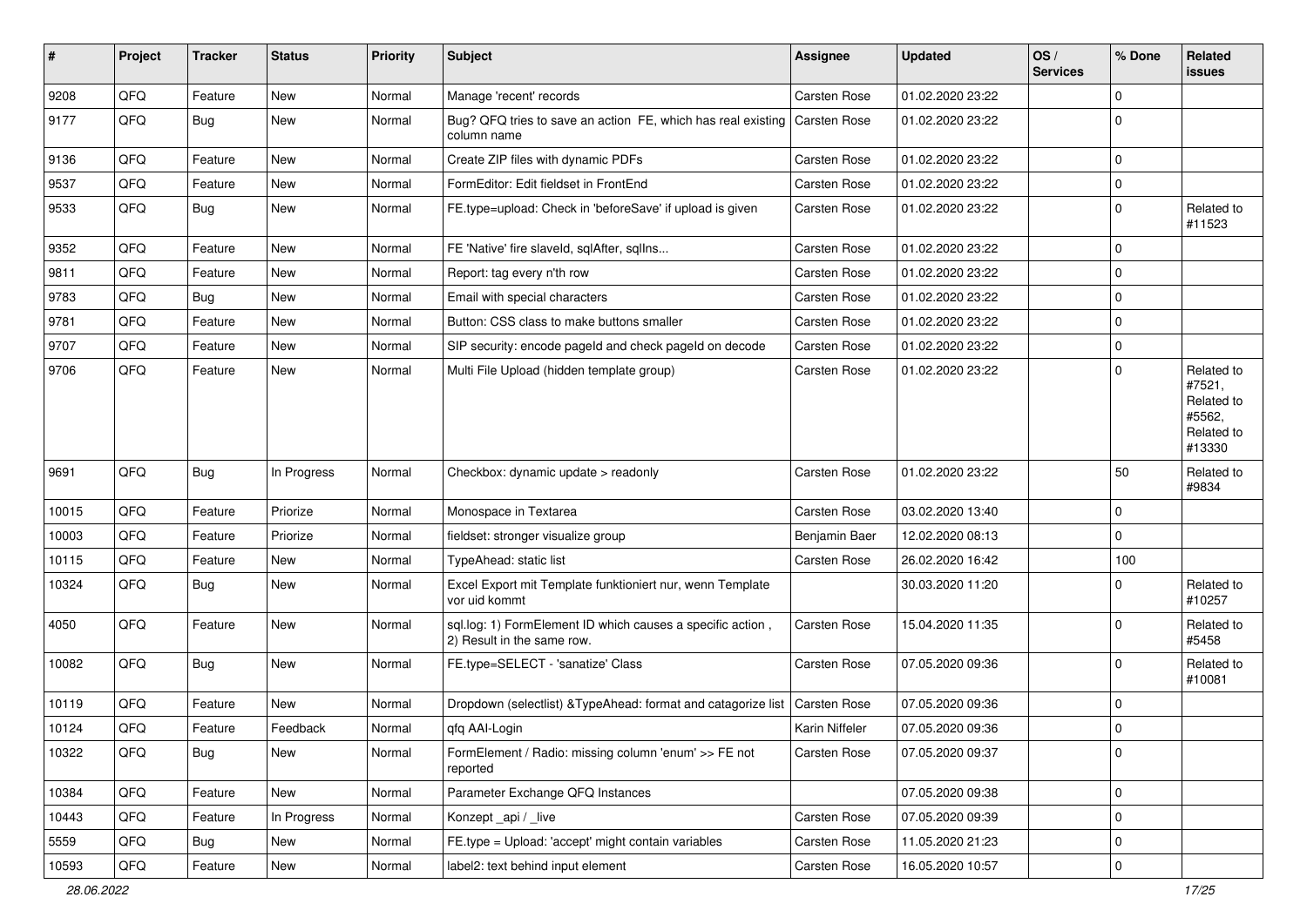| #     | Project | <b>Tracker</b> | <b>Status</b>     | <b>Priority</b> | <b>Subject</b>                                                                                     | Assignee            | <b>Updated</b>   | OS/<br><b>Services</b> | % Done              | Related<br>issues                                                    |
|-------|---------|----------------|-------------------|-----------------|----------------------------------------------------------------------------------------------------|---------------------|------------------|------------------------|---------------------|----------------------------------------------------------------------|
| 5345  | QFQ     | Feature        | <b>New</b>        | Normal          | Report: UPDATE / INSERT / DELETE statements should<br>trigger subqueries, depending on the result. | Carsten Rose        | 27.05.2020 16:11 |                        | $\mathbf 0$         |                                                                      |
| 10658 | QFQ     | Bug            | <b>New</b>        | Normal          | processReadOnly broken                                                                             | Carsten Rose        | 27.05.2020 17:55 |                        | $\mathbf 0$         |                                                                      |
| 10005 | QFQ     | Feature        | Priorize          | Normal          | Report / special column name:  AS _calendar                                                        | <b>Carsten Rose</b> | 03.06.2020 17:28 |                        | $\mathbf 0$         |                                                                      |
| 10738 | QFQ     | Feature        | Some day<br>maybe | Normal          | CORS headers for external API requests                                                             |                     | 10.06.2020 14:00 |                        | $\Omega$            |                                                                      |
| 3432  | QFQ     | Feature        | <b>New</b>        | Normal          | subrecord: dynamicUpdate                                                                           | Carsten Rose        | 11.06.2020 21:10 |                        | $\Omega$            | Related to<br>#5691                                                  |
| 10763 | QFQ     | Feature        | <b>New</b>        | Normal          | form accessed and submitted despite logout?                                                        |                     | 16.06.2020 11:43 |                        | $\mathbf 0$         |                                                                      |
| 10819 | QFQ     | Feature        | New               | Normal          | Persistent SIP - second try                                                                        | Carsten Rose        | 29.06.2020 23:02 |                        | $\mathbf 0$         | Related to<br>#6261                                                  |
| 10874 | QFQ     | Feature        | <b>New</b>        | Normal          | Erstellen eines Foreign Keys in der Tabelle "FormElement"                                          |                     | 13.07.2020 10:11 |                        | $\mathbf 0$         |                                                                      |
| 10890 | QFQ     | Bug            | New               | Normal          | AutoCron hangs                                                                                     |                     | 20.07.2020 13:56 |                        | $\mathbf 0$         |                                                                      |
| 10976 | QFQ     | Feature        | New               | Normal          | Excel Export Verbesserungen                                                                        | Carsten Rose        | 06.08.2020 10:56 |                        | $\mathbf 0$         |                                                                      |
| 10996 | QFQ     | Feature        | <b>New</b>        | Normal          | Download video via sip: no seek                                                                    | Carsten Rose        | 12.08.2020 14:18 |                        | $\mathbf 0$         |                                                                      |
| 11080 | QFQ     | Feature        | <b>New</b>        | Normal          | Send MQTT messages                                                                                 | Carsten Rose        | 29.08.2020 19:49 |                        | $\mathbf 0$         |                                                                      |
| 11076 | QFQ     | Feature        | In Progress       | Normal          | SELECT  AS _websocket                                                                              | Carsten Rose        | 30.08.2020 17:49 |                        | $\mathbf 0$         |                                                                      |
| 11239 | QFQ     | <b>Bug</b>     | <b>New</b>        | Normal          | Radiobutton (plain): horizontales Rendern abhängig vom<br>Datentyp in der Datenbank                | Carsten Rose        | 30.09.2020 18:37 |                        | $\Omega$            |                                                                      |
| 11504 | QFQ     | Feature        | <b>New</b>        | Normal          | Dynamic Update: Button text update for 'Save',' Close' &<br>'Delete'                               | Carsten Rose        | 12.11.2020 23:44 |                        | $\mathbf 0$         |                                                                      |
| 10937 | QFQ     | Bug            | <b>New</b>        | Normal          | Fehler mit abhängigen Select- Feldern beim Positionieren                                           | Carsten Rose        | 12.11.2020 23:45 |                        | $\mathbf 0$         |                                                                      |
| 10759 | QFQ     | <b>Bug</b>     | <b>New</b>        | Normal          | emptyMeansNull - Feld falsch aktualisiert                                                          |                     | 12.11.2020 23:45 |                        | $\mathbf 0$         |                                                                      |
| 10704 | QFQ     | Bug            | New               | Normal          | wkhtml problem rendering fullCalendar.js / fabric.js >><br>successor: puppeteer                    | Carsten Rose        | 12.11.2020 23:45 |                        | $\Omega$            | Related to<br>#5024,<br>Related to<br>#4650,<br>Related to<br>#10715 |
| 10588 | QFQ     | <b>Bug</b>     | <b>New</b>        | Normal          | typeahed Tag: Doku anpassen                                                                        | Carsten Rose        | 12.11.2020 23:45 |                        | $\mathbf 0$         |                                                                      |
| 11522 | QFQ     | <b>Bug</b>     | New               | Normal          | Aus/Einblenden von Reitern                                                                         |                     | 13.11.2020 14:58 |                        | $\mathbf 0$         |                                                                      |
| 11523 | QFQ     | Feature        | New               | Normal          | Mit dynamic Update erkennen, ob Upload gemacht wurde                                               | Carsten Rose        | 13.11.2020 15:07 |                        | $\mathbf 0$         | Related to<br>#9533                                                  |
| 11535 | QFQ     | Feature        | New               | Normal          | Ability to create SQL columns in frontend QFQ forms                                                |                     | 17.11.2020 12:11 |                        | $\mathbf 0$         |                                                                      |
| 11534 | QFQ     | Feature        | New               | Normal          | Report: Action on selected rows - Table batchprocessing<br>feature                                 |                     | 18.11.2020 08:15 |                        | $\mathbf 0$         |                                                                      |
| 11695 | QFG     | <b>Bug</b>     | New               | Normal          | MultiForm required FE Error                                                                        | Carsten Rose        | 04.12.2020 13:34 |                        | $\mathsf{O}\xspace$ |                                                                      |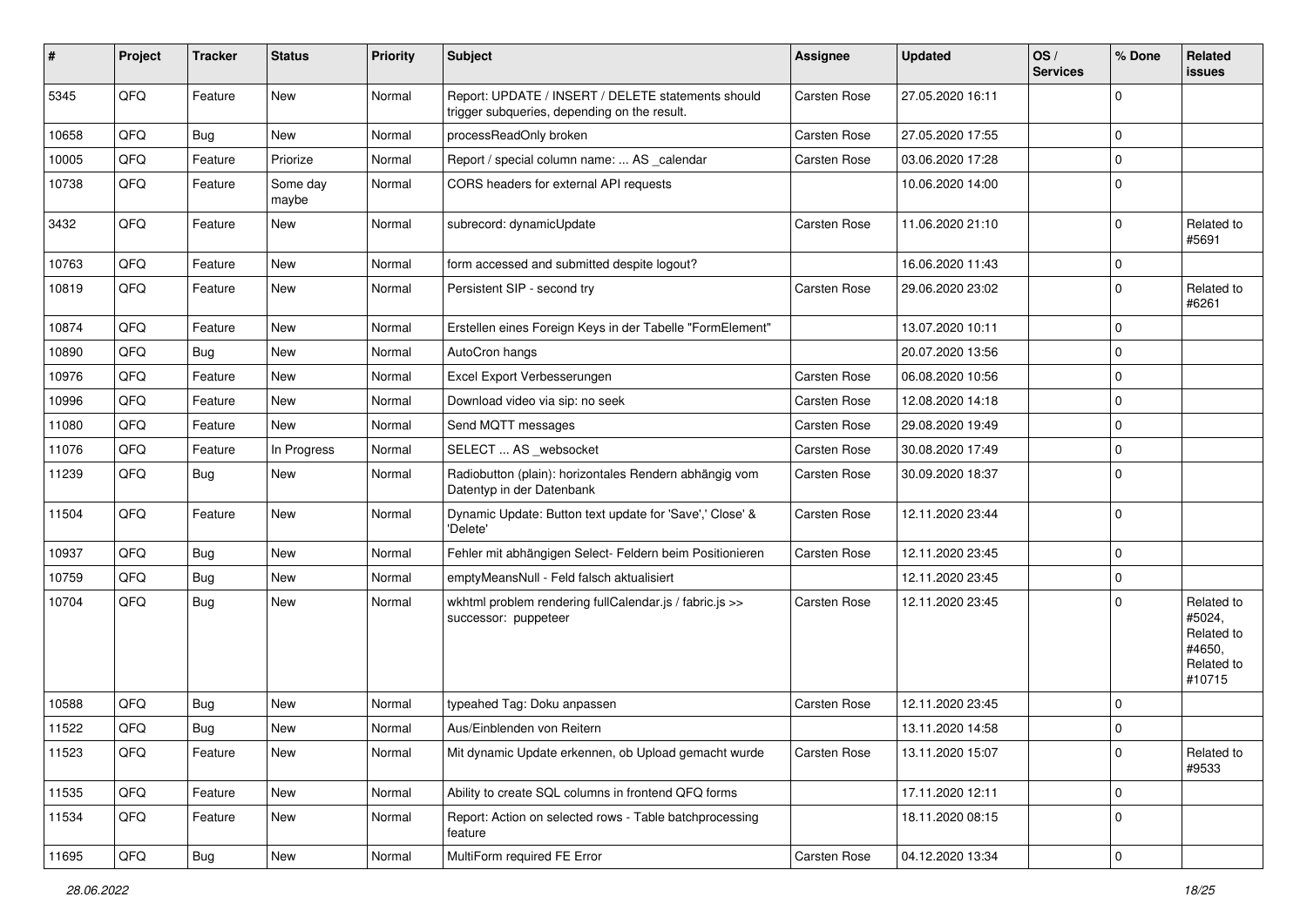| #     | Project | <b>Tracker</b> | <b>Status</b>     | <b>Priority</b> | <b>Subject</b>                                                                                       | <b>Assignee</b>     | <b>Updated</b>   | OS/<br><b>Services</b> | % Done      | Related<br>issues    |
|-------|---------|----------------|-------------------|-----------------|------------------------------------------------------------------------------------------------------|---------------------|------------------|------------------------|-------------|----------------------|
| 11715 | QFQ     | <b>Bug</b>     | New               | Normal          | acceptZeroAsRequired and requiredOffButMark do not<br>coincide                                       |                     | 08.12.2020 12:13 |                        | $\Omega$    |                      |
| 11716 | QFQ     | Feature        | New               | Normal          | Form an beliebiger Stelle im Report anzeigen                                                         |                     | 09.12.2020 09:47 |                        | 0           |                      |
| 11752 | QFQ     | Bug            | New               | Normal          | checkbox renders multiple input elements with same name                                              | Carsten Rose        | 17.12.2020 14:58 |                        | $\Omega$    | Related to<br>#11750 |
| 11775 | QFQ     | Feature        | New               | Normal          | Subrecord Tooltip pro Feld                                                                           | Carsten Rose        | 18.12.2020 15:22 |                        | $\Omega$    | Related to<br>#11955 |
| 5695  | QFQ     | Feature        | In Progress       | Normal          | Multiform                                                                                            | <b>Carsten Rose</b> | 02.01.2021 18:38 |                        | $\Omega$    |                      |
| 9126  | QFQ     | Bug            | Some day<br>maybe | Normal          | hidden Form elements are present in page source                                                      |                     | 02.01.2021 18:41 |                        | 0           |                      |
| 9281  | QFQ     | <b>Bug</b>     | Some day<br>maybe | Normal          | Allow STRICT_TRANS_TABLES                                                                            | Carsten Rose        | 02.01.2021 18:43 |                        | $\mathbf 0$ |                      |
| 3880  | QFQ     | Feature        | Some day<br>maybe | Normal          | Form 'Form': anlegen einer Tabelle                                                                   |                     | 14.01.2021 10:12 |                        | $\Omega$    |                      |
| 7229  | QFQ     | Feature        | Some day<br>maybe | Normal          | New FormElement.type: Button                                                                         |                     | 01.02.2021 12:32 |                        | $\Omega$    |                      |
| 9958  | QFQ     | Bug            | Priorize          | Normal          | Broken subrecord query: no error message                                                             | <b>Carsten Rose</b> | 05.02.2021 15:15 |                        | $\mathbf 0$ |                      |
| 12023 | QFQ     | Feature        | New               | Normal          | MySQL Stored Precdure: QDECODESPECIALCHAR()                                                          | Carsten Rose        | 16.02.2021 11:16 |                        | $\Omega$    | Related to<br>#12022 |
| 12038 | QFQ     | Feature        | New               | Normal          | a) STORE_VAR: filenameOnlyStripUniq, b) SP:<br>QSTRIPUNIQ()                                          |                     | 17.02.2021 23:55 |                        | $\mathbf 0$ |                      |
| 12024 | QFQ     | Feature        | New               | Normal          | Excel Export: text columns by default decode<br>htmlspeciachar()                                     | <b>Carsten Rose</b> | 17.02.2021 23:55 |                        | $\Omega$    | Related to<br>#12022 |
| 12039 | QFQ     | Feature        | <b>New</b>        | Normal          | Missing htmlSpecialChar() in pre processing on form submit                                           |                     | 18.02.2021 00:09 |                        | $\Omega$    | Related to<br>#14320 |
| 12040 | QFQ     | Bug            | New               | Normal          | FE Mode 'hidden' für zwei FEs auf einer Zeile                                                        | <b>Carsten Rose</b> | 18.02.2021 10:13 |                        | $\mathbf 0$ |                      |
| 12045 | QFQ     | Bug            | New               | Normal          | templateGroup afterSave FE: Aufruf ohne<br>sglHonorFormElements funktioniert nicht                   | Carsten Rose        | 18.02.2021 16:33 |                        | $\Omega$    |                      |
| 8187  | QFQ     | Feature        | New               | Normal          | Subrecord: enable/hide new button - make new/edit/delete<br>customizeable.                           | <b>Carsten Rose</b> | 06.03.2021 18:44 |                        | $\Omega$    | Related to<br>#11326 |
| 3864  | QFQ     | Feature        | New               | Normal          | Encrypt / decrypt field                                                                              | <b>Carsten Rose</b> | 08.03.2021 18:08 |                        | $\Omega$    |                      |
| 12133 | QFQ     | Bug            | New               | Normal          | NPM, phpSpreadSheet aktualisieren                                                                    | <b>Carsten Rose</b> | 15.03.2021 09:04 |                        | l O         |                      |
| 12146 | QFQ     | Feature        | New               | Normal          | Autocron Job: Anzeigen wann der naechste Job ausgefuehrt<br>wird, resp das er nicht ausgefuehrt wird | Carsten Rose        | 15.03.2021 15:23 |                        | 0           |                      |
| 11516 | QFQ     | Feature        | New               | Normal          | Multi Page Form (Previous/Next Buttons)                                                              | Carsten Rose        | 16.03.2021 17:52 |                        | 0           |                      |
| 8217  | QFQ     | Feature        | New               | Normal          | if-elseif-else construct                                                                             | Carsten Rose        | 16.03.2021 18:41 |                        | $\mathbf 0$ | Related to<br>#10716 |
| 10714 | QFG     | Feature        | New               | Normal          | multi Table Form                                                                                     | Carsten Rose        | 16.03.2021 18:44 |                        | $\mathbf 0$ |                      |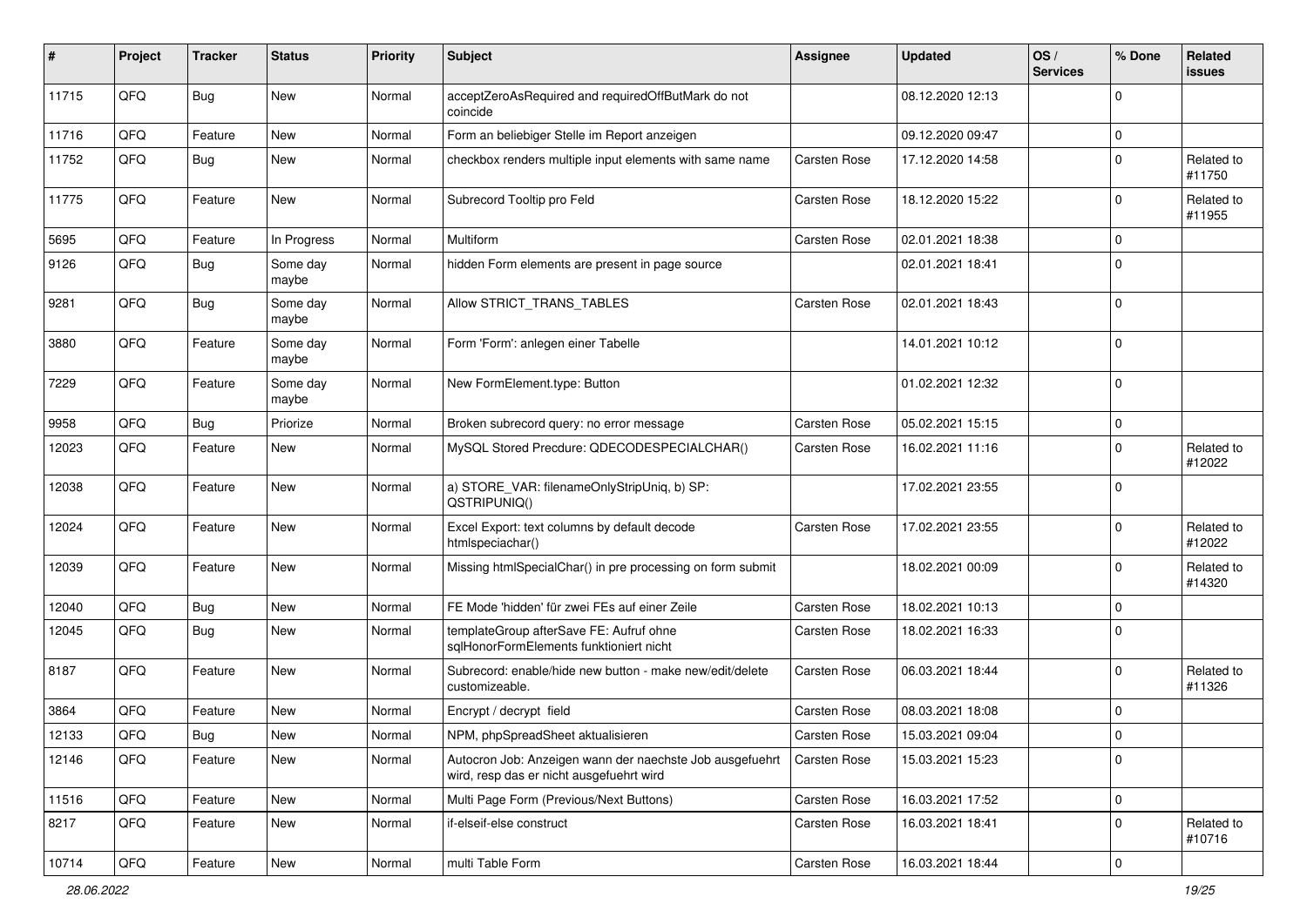| #     | Project | <b>Tracker</b> | <b>Status</b>     | <b>Priority</b> | <b>Subject</b>                                                                                                            | <b>Assignee</b>                                        | <b>Updated</b>      | OS/<br><b>Services</b> | % Done      | Related<br>issues                             |                      |
|-------|---------|----------------|-------------------|-----------------|---------------------------------------------------------------------------------------------------------------------------|--------------------------------------------------------|---------------------|------------------------|-------------|-----------------------------------------------|----------------------|
| 12187 | QFQ     | <b>Bug</b>     | <b>New</b>        | Normal          | Trigger FormAsFile() via Report: probably problem with multi<br>DB setup                                                  | Carsten Rose                                           | 20.03.2021 21:20    |                        | $\Omega$    |                                               |                      |
| 11347 | QFQ     | <b>Bug</b>     | Feedback          | Normal          | If Bedingungen funktionieren nicht korrekt                                                                                | Christoph Fuchs                                        | 21.03.2021 20:37    |                        | $\mathbf 0$ |                                               |                      |
| 10080 | QFQ     | Feature        | <b>New</b>        | Normal          | Popup on 'save' / 'close': configure dialog (answer<br>yes/no/cancle/)                                                    | Carsten Rose                                           | 28.03.2021 20:52    |                        | $\mathbf 0$ | Is duplicate<br>of #12262                     |                      |
| 12330 | QFQ     | Feature        | New               | Normal          | Copy to input field / text area / TinyMCE                                                                                 | <b>Carsten Rose</b>                                    | 07.04.2021 09:01    |                        | $\Omega$    |                                               |                      |
| 12135 | QFQ     | Feature        | <b>New</b>        | Normal          | Subrecord: Notiz                                                                                                          |                                                        | 24.04.2021 16:58    |                        | $\mathbf 0$ |                                               |                      |
| 7278  | QFQ     | Feature        | Some day<br>maybe | Normal          | Form: Wert vordefinieren der immer gesetzt wird                                                                           |                                                        | 02.05.2021 09:27    |                        | $\Omega$    |                                               |                      |
| 12162 | QFQ     | Feature        | <b>New</b>        | Normal          | FE.type=sendmail: personalized mailing (several mails) via<br>template                                                    | Carsten Rose                                           | 03.05.2021 20:45    |                        | $\Omega$    |                                               |                      |
| 12156 | QFQ     | Feature        | <b>New</b>        | Normal          | Form: Optional disable 'leave page'                                                                                       |                                                        | 03.05.2021 20:45    |                        | $\mathbf 0$ |                                               |                      |
| 12109 | QFQ     | Feature        | <b>New</b>        | Normal          | Donwload Link: Plain, SIP, Persistent Link, Peristent SIP -<br>new notation                                               | Carsten Rose                                           | 03.05.2021 20:45    |                        | $\Omega$    | Related to<br>#12085                          |                      |
| 12480 | QFQ     | Feature        | New               | Normal          | If QFQ upgrade is running, block further request                                                                          | Carsten Rose                                           | 03.05.2021 20:45    |                        | $\Omega$    |                                               |                      |
| 12477 | QFQ     | Feature        | New               | Normal          | Support for refactoring: Form, FormElement, diverse<br>Tabellen/Spalten, tt-content Records                               | Carsten Rose                                           | 03.05.2021 20:45    |                        | $\Omega$    |                                               |                      |
| 12474 | QFQ     | Feature        | <b>New</b>        | Normal          | Check BaseConfigURL if it is given and the the last char is '/'                                                           | <b>Carsten Rose</b>                                    | 03.05.2021 20:45    |                        | $\mathbf 0$ |                                               |                      |
| 12413 | QFQ     | Feature        | New               | Normal          | STORE_TYPO3: enhance for {{be_users.email:T}},<br>{{fe_users.email:T}}                                                    | Carsten Rose                                           | 03.05.2021 20:45    |                        | $\Omega$    | Related to<br>#12412,<br>Related to<br>#10012 |                      |
| 12400 | QFQ     | Feature        | <b>New</b>        | Normal          | Tutorial ist in QFQ Doku, Wird in der Suche gefunden, es gibt   Carsten Rose<br>aber kein Menupunkt - Inhalt ueberpruefen |                                                        | 03.05.2021 20:45    |                        | $\Omega$    |                                               |                      |
| 12269 | QFQ     | Feature        | <b>New</b>        | Normal          | 2FA - Login                                                                                                               | Carsten Rose                                           | 03.05.2021 20:45    |                        | $\mathbf 0$ |                                               |                      |
| 11747 | QFQ     | Feature        | New               | Normal          | Maintenance Page with Redirect                                                                                            | Carsten Rose                                           | 03.05.2021 20:47    |                        | $\Omega$    | Related to<br>#11741                          |                      |
| 4194  | QFQ     | Feature        | In Progress       | Normal          | Bootstrap 4 ist jetzt offiziel                                                                                            |                                                        | 03.05.2021 20:47    |                        | $\mathbf 0$ | Related to<br>#10114                          |                      |
| 11955 | QFQ     | Feature        | New               | Normal          | subrecord: new title option to set <th> attributes - e.g. to<br/>customize tablesorter options.</th>                      | attributes - e.g. to<br>customize tablesorter options. | <b>Carsten Rose</b> | 03.05.2021 20:47       |             | $\Omega$                                      | Related to<br>#11775 |
| 11668 | QFQ     | Bug            | New               | Normal          | Play function.sql - problem with mysql                                                                                    | Carsten Rose                                           | 03.05.2021 20:48    |                        | ۱n          |                                               |                      |
| 11667 | QFQ     | <b>Bug</b>     | New               | Normal          | MySQL mariadb-server-10.3: Incorrect datetime value                                                                       | Carsten Rose                                           | 03.05.2021 20:48    |                        | l 0         |                                               |                      |
| 12163 | QFQ     | Feature        | New               | Normal          | Checkbox: table wrap                                                                                                      | Carsten Rose                                           | 03.05.2021 20:51    |                        | $\mathbf 0$ |                                               |                      |
| 12119 | QFQ     | Feature        | New               | Normal          | AS paged: error message missing if there ist no 'r' argument.                                                             | Carsten Rose                                           | 03.05.2021 20:51    |                        | $\mathbf 0$ |                                               |                      |
| 10345 | QFQ     | Feature        | New               | Normal          | Templates - Patterns QFQ Style                                                                                            |                                                        | 03.05.2021 21:01    |                        | 0           | Related to<br>#10713                          |                      |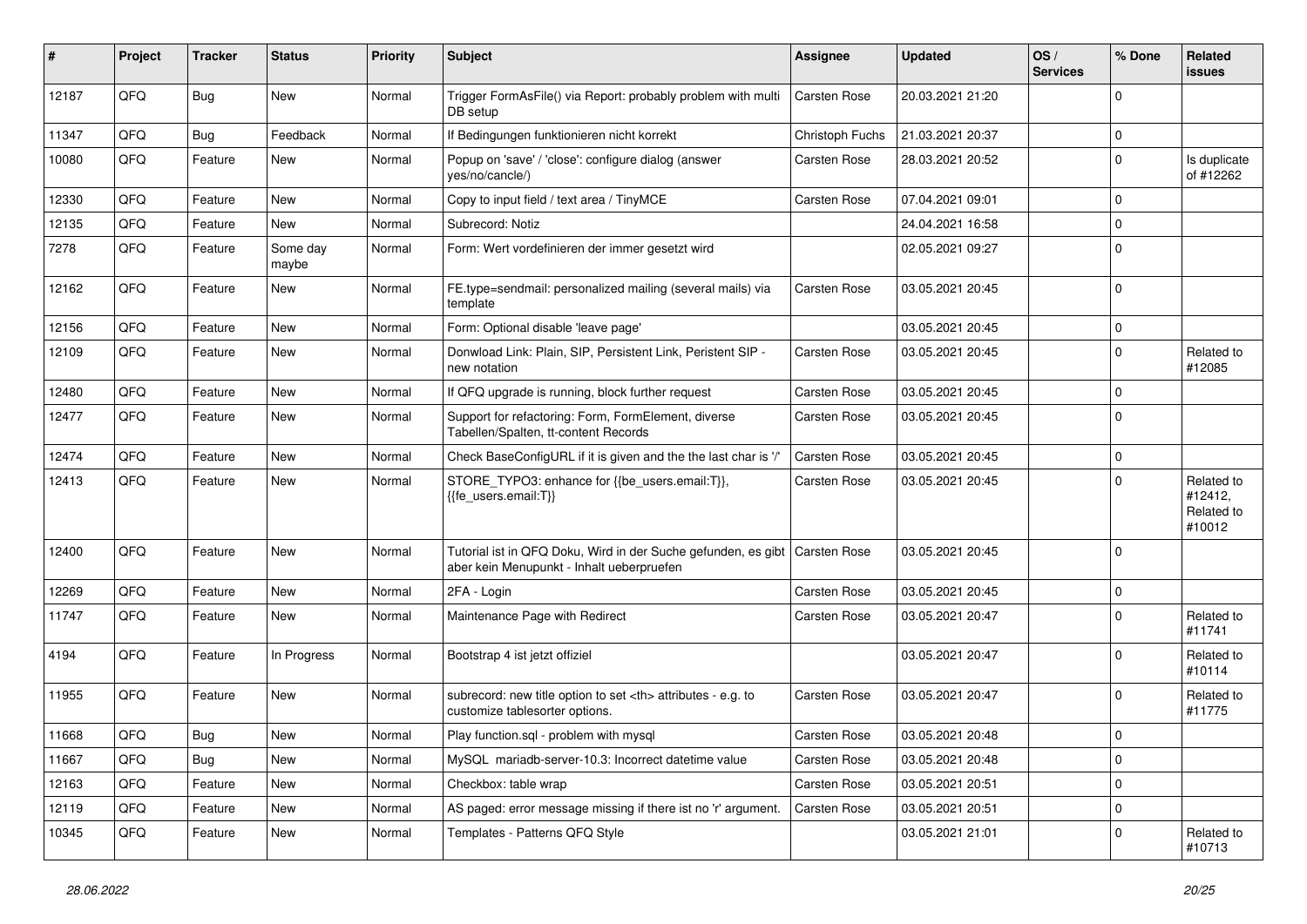| #     | Project | <b>Tracker</b> | <b>Status</b> | <b>Priority</b> | Subject                                                                                                        | <b>Assignee</b>     | <b>Updated</b>   | OS/<br><b>Services</b> | % Done      | Related<br><b>issues</b>                                               |
|-------|---------|----------------|---------------|-----------------|----------------------------------------------------------------------------------------------------------------|---------------------|------------------|------------------------|-------------|------------------------------------------------------------------------|
| 12465 | QFQ     | Feature        | <b>New</b>    | Normal          | QFQ Function: use in FE to fill StoreRecord                                                                    | <b>Carsten Rose</b> | 05.05.2021 21:58 |                        | $\Omega$    |                                                                        |
| 12504 | QFQ     | Feature        | Priorize      | Normal          | sql.log: report fe.id                                                                                          | <b>Carsten Rose</b> | 05.05.2021 22:09 |                        | $\mathbf 0$ |                                                                        |
| 12503 | QFQ     | Feature        | Priorize      | Normal          | Detect dangerous UPDATE statement with missing WHERE                                                           | <b>Carsten Rose</b> | 05.05.2021 22:09 |                        | $\Omega$    |                                                                        |
| 11320 | QFQ     | Feature        | Priorize      | Normal          | Typo3 Version 10 support                                                                                       | <b>Carsten Rose</b> | 05.05.2021 22:09 |                        | $\mathbf 0$ |                                                                        |
| 9394  | QFQ     | Feature        | Priorize      | Normal          | REST: allow for non numerical ids in get requests                                                              | Carsten Rose        | 05.05.2021 22:10 |                        | $\mathbf 0$ |                                                                        |
| 8963  | QFQ     | Feature        | Priorize      | Normal          | Setting values in a store: flexible way                                                                        | <b>Carsten Rose</b> | 05.05.2021 22:10 |                        | $\mathbf 0$ | Related to<br>#8975                                                    |
| 3867  | QFQ     | Feature        | Priorize      | Normal          | Readonly Formular: Template Groups add/delete ausbeldnen                                                       | <b>Carsten Rose</b> | 05.05.2021 22:12 |                        | $\Omega$    |                                                                        |
| 8044  | QFQ     | Feature        | Priorize      | Normal          | Transaction: a) Form, b) Report                                                                                | Carsten Rose        | 05.05.2021 22:14 |                        | $\Omega$    | Related to<br>#8043                                                    |
| 9668  | QFQ     | Feature        | Priorize      | Normal          | Form.mode: rename 'hidden' to 'hide'                                                                           | <b>Carsten Rose</b> | 05.05.2021 22:14 |                        | $\Omega$    | Related to<br>#6437                                                    |
| 12439 | QFQ     | Feature        | In Progress   | Normal          | TinyMCE Paste from Word & Character Count/Limit                                                                | <b>Carsten Rose</b> | 05.05.2021 22:15 |                        | $\mathbf 0$ |                                                                        |
| 12412 | QFQ     | Feature        | New           | Normal          | Action/Escape qualifier 'e' (empty), '0': if given, an empty<br>string (or '0') will be treated as 'not found' | <b>Carsten Rose</b> | 08.05.2021 09:40 |                        | $\Omega$    | Related to<br>#12413,<br>Related to<br>#10012                          |
| 10011 | QFQ     | Feature        | Priorize      | Normal          | Offer new STORE TYPO3 Variable 'beUser', 'beEmail'                                                             | <b>Carsten Rose</b> | 08.05.2021 09:51 |                        | $\Omega$    | Related to<br>#10012,<br>Related to<br>#12511                          |
| 10012 | QFQ     | Feature        | Priorize      | Normal          | redirectAllMailTo: {{beEmail:T}}                                                                               | <b>Carsten Rose</b> | 08.05.2021 09:54 |                        | $\Omega$    | Related to<br>#12412,<br>Related to<br>#12413,<br>Related to<br>#10011 |
| 9221  | QFQ     | Feature        | <b>New</b>    | Normal          | typeAhead: Zeichenlimite ausschalten                                                                           | <b>Carsten Rose</b> | 08.05.2021 17:06 |                        | $\Omega$    |                                                                        |
| 12632 | QFQ     | Feature        | <b>New</b>    | Normal          | TinyMCE: Prepare CSS classes for images                                                                        | Carsten Rose        | 04.06.2021 14:35 |                        | 100         | Blocked by<br>#12186                                                   |
| 7890  | QFQ     | Bug            | <b>New</b>    | Normal          | FormElement 'required': extraButtonInfo not aligned                                                            | <b>Carsten Rose</b> | 11.06.2021 21:17 |                        | $\Omega$    | Related to<br>#11517                                                   |
| 9346  | QFQ     | Feature        | Priorize      | Normal          | beforeSave: check if an upload is given                                                                        | Carsten Rose        | 11.06.2021 21:18 |                        | $\Omega$    |                                                                        |
| 9348  | QFQ     | Feature        | New           | Normal          | defaultThumbnailSize: pre render thumbnails                                                                    | Carsten Rose        | 12.06.2021 09:05 |                        | $\mathbf 0$ |                                                                        |
| 6723  | QFQ     | Feature        | New           | Normal          | Report QFQ Installation and Version                                                                            | Carsten Rose        | 12.06.2021 09:07 |                        | $\mathbf 0$ |                                                                        |
| 6261  | QFQ     | Feature        | New           | Normal          | Persistent SIP                                                                                                 | Carsten Rose        | 12.06.2021 09:07 |                        | 0           | Related to<br>#10819                                                   |
| 11460 | QFQ     | Feature        | New           | Normal          | Easier creation of changelog: gitchangelog                                                                     | Carsten Rose        | 12.06.2021 10:20 |                        | 0           | Related to<br>#13467                                                   |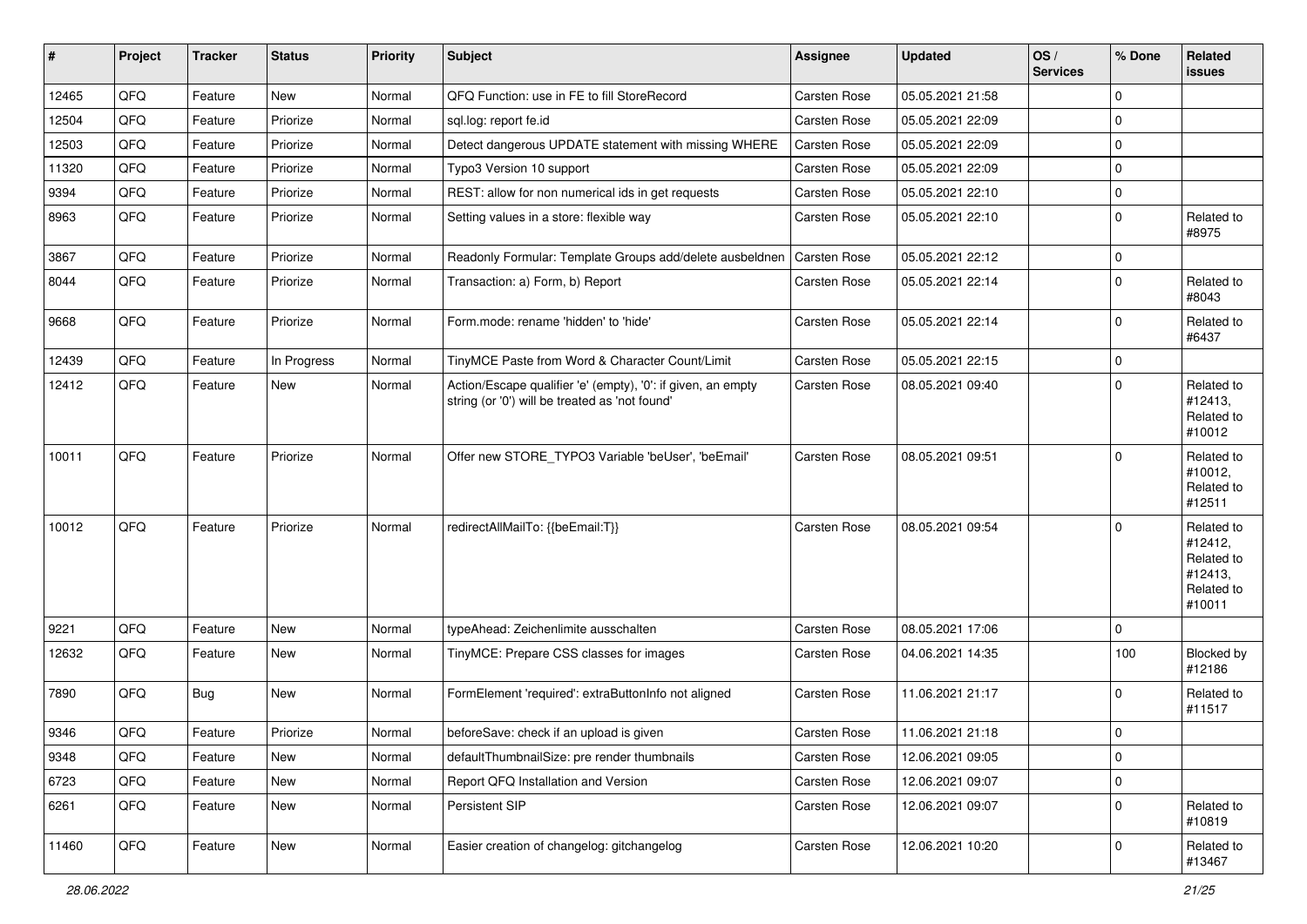| #     | Project | <b>Tracker</b> | <b>Status</b>     | <b>Priority</b> | <b>Subject</b>                                                          | Assignee            | <b>Updated</b>   | OS/<br><b>Services</b> | % Done      | Related<br><b>issues</b>                      |
|-------|---------|----------------|-------------------|-----------------|-------------------------------------------------------------------------|---------------------|------------------|------------------------|-------------|-----------------------------------------------|
| 12679 | QFQ     | Feature        | New               | Normal          | tablesorter: custom column width                                        | <b>Carsten Rose</b> | 16.06.2021 11:10 |                        | $\Omega$    |                                               |
| 5305  | QFQ     | Bug            | New               | Normal          | Upload FormElement: nicht disabled by readonly Form                     | Carsten Rose        | 16.06.2021 13:43 |                        | $\Omega$    | Related to<br>#9347,<br>Related to<br>#9834   |
| 9669  | QFQ     | <b>Bug</b>     | Some day<br>maybe | Normal          | Checkbox / Template Group: radio/checkbox visible broken<br>after 'add' | <b>Carsten Rose</b> | 16.06.2021 13:47 |                        | 0           | Related to<br>#8091                           |
| 4445  | QFQ     | Feature        | Some day<br>maybe | Normal          | template group: Option to simulate fieldset                             |                     | 28.06.2021 14:11 |                        | $\Omega$    |                                               |
| 10661 | QFQ     | Bug            | In Progress       | Normal          | Typo3 Warnungen                                                         | <b>Carsten Rose</b> | 07.09.2021 13:23 |                        | $\Omega$    | Related to<br>#12440                          |
| 10793 | QFQ     | Feature        | In Progress       | Normal          | <b>Update NPM Packages</b>                                              | <b>Carsten Rose</b> | 07.09.2021 13:25 |                        | 30          |                                               |
| 11980 | QFQ     | Feature        | In Progress       | Normal          | protected verzeichnis MUSS geschützt werden                             | <b>Carsten Rose</b> | 07.09.2021 13:30 |                        | $\Omega$    |                                               |
| 12325 | QFQ     | <b>Bug</b>     | Priorize          | Normal          | MultiDB form.dblndex not working for report syntax                      | Carsten Rose        | 07.09.2021 13:37 |                        | $\Omega$    | Related to<br>#12145,<br>Related to<br>#12314 |
| 11036 | QFQ     | Feature        | Some day<br>maybe | Normal          | inline report editor permissions                                        | <b>Carsten Rose</b> | 16.09.2021 15:09 |                        | $\mathbf 0$ | Related to<br>#11323                          |
| 10745 | QFQ     | Feature        | Some day<br>maybe | Normal          | Tablesorter Excel Export                                                | <b>Carsten Rose</b> | 16.09.2021 15:09 |                        | $\Omega$    |                                               |
| 10116 | QFQ     | Feature        | Some day<br>maybe | Normal          | TypeAhead: Tag - show inside 'input' element                            | Carsten Rose        | 16.09.2021 15:09 |                        | $\Omega$    |                                               |
| 7453  | QFQ     | Feature        | Some day<br>maybe | Normal          | import / export forms QFQ                                               | <b>Carsten Rose</b> | 16.09.2021 15:10 |                        | $\Omega$    |                                               |
| 7452  | QFQ     | Feature        | Some day<br>maybe | Normal          | automate deployment new QFQ version                                     | <b>Carsten Rose</b> | 16.09.2021 15:10 |                        | $\Omega$    |                                               |
| 10095 | QFQ     | Feature        | Some day<br>maybe | Normal          | Generic Gitlab Integration into QFQ                                     | <b>Carsten Rose</b> | 16.09.2021 15:10 |                        | $\Omega$    |                                               |
| 8586  | QFQ     | Feature        | Some day<br>maybe | Normal          | QFQ: Enhance Error message for 'record not found'                       | Carsten Rose        | 16.09.2021 15:10 |                        | $\mathbf 0$ |                                               |
| 8520  | QFQ     | Feature        | Some day<br>maybe | Normal          | Bring QFQ to Composer                                                   | <b>Carsten Rose</b> | 16.09.2021 15:10 |                        | $\Omega$    |                                               |
| 8101  | QFQ     | Feature        | Some day<br>maybe | Normal          | Password hash: support further hashing methods                          | Carsten Rose        | 16.09.2021 15:10 |                        | $\Omega$    |                                               |
| 12315 | QFQ     | Feature        | Some day<br>maybe | Normal          | Form History (Diffs) / Backups                                          | <b>Carsten Rose</b> | 16.09.2021 15:10 |                        | $\Omega$    |                                               |
| 11323 | QFQ     | Feature        | Some day<br>maybe | Normal          | Report Frontend Editor Modal + Codemirror                               | <b>Carsten Rose</b> | 16.09.2021 15:10 |                        | $\Omega$    | Related to<br>#11036                          |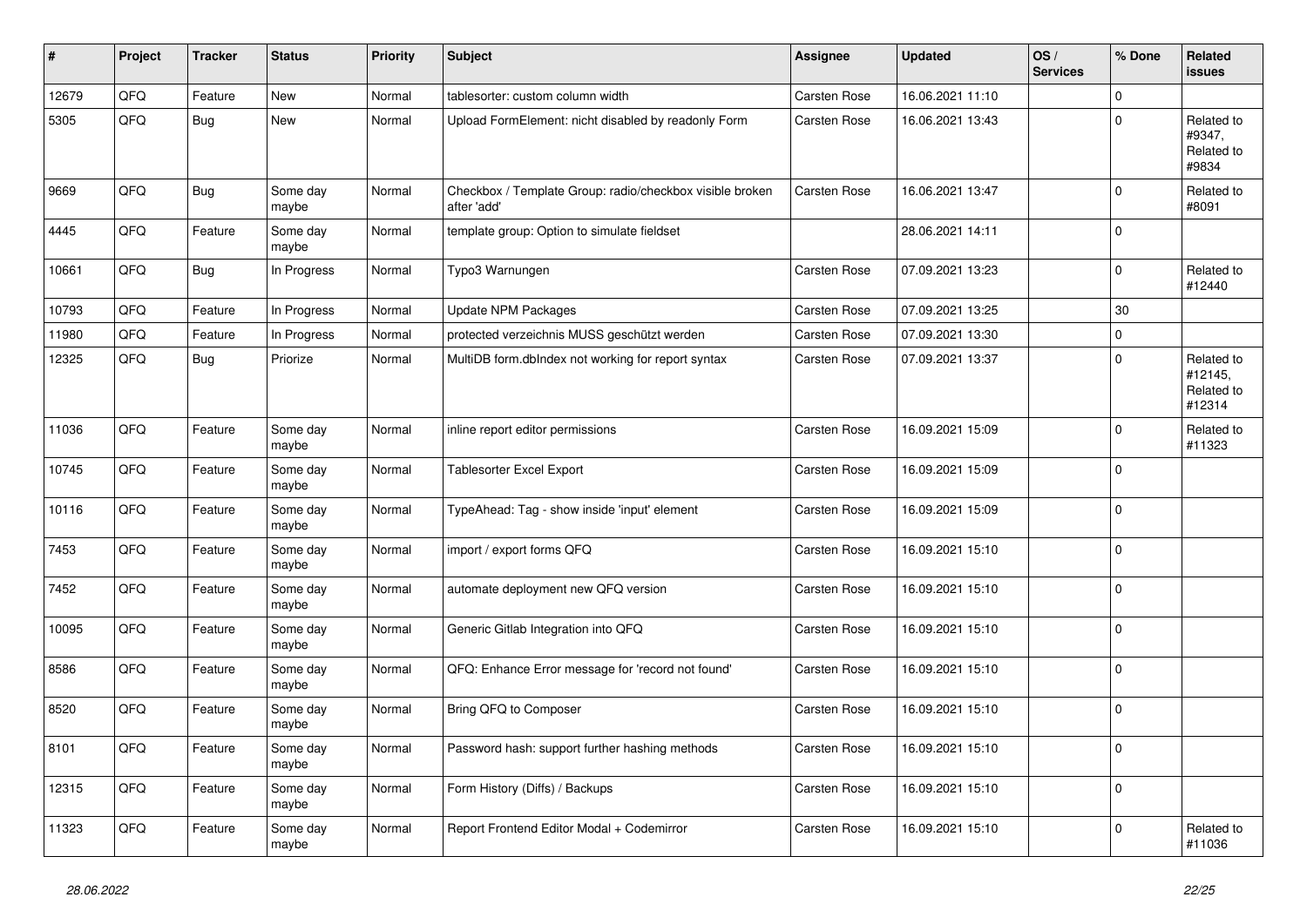| #     | Project | <b>Tracker</b> | <b>Status</b>              | <b>Priority</b> | <b>Subject</b>                                                                                           | <b>Assignee</b>     | <b>Updated</b>   | OS/<br><b>Services</b> | % Done      | Related<br>issues                                                       |
|-------|---------|----------------|----------------------------|-----------------|----------------------------------------------------------------------------------------------------------|---------------------|------------------|------------------------|-------------|-------------------------------------------------------------------------|
| 11322 | QFQ     | Feature        | Some day<br>maybe          | Normal          | Form Element JSON - (multiline parameter field)                                                          | <b>Carsten Rose</b> | 16.09.2021 15:10 |                        | $\Omega$    |                                                                         |
| 11217 | QFQ     | Feature        | Some day<br>maybe          | Normal          | <b>Extend Script Functionality</b>                                                                       | <b>Carsten Rose</b> | 16.09.2021 15:10 |                        | 0           |                                                                         |
| 10716 | QFQ     | Feature        | Some day<br>maybe          | Normal          | Business Logic mit Externen Skripten                                                                     | Carsten Rose        | 16.09.2021 15:10 |                        | $\Omega$    | Related to<br>#10713,<br>Related to<br>#8217                            |
| 12337 | QFQ     | Feature        | Some day<br>maybe          | Normal          | Database.php: better caching                                                                             | <b>Carsten Rose</b> | 16.09.2021 15:10 |                        | 0           |                                                                         |
| 9013  | QFQ     | <b>Bug</b>     | New                        | Normal          | Error in Twig template not handled                                                                       | <b>Carsten Rose</b> | 20.10.2021 13:43 |                        | $\mathbf 0$ |                                                                         |
| 13330 | QFQ     | Feature        | In Progress                | Normal          | Multi Form: Upload                                                                                       | Carsten Rose        | 07.11.2021 12:40 |                        | 50          | Related to<br>#9706                                                     |
| 13354 | QFQ     | Feature        | New                        | Normal          | Using Websocket in QFQ                                                                                   | <b>Carsten Rose</b> | 10.11.2021 15:47 |                        | $\mathbf 0$ |                                                                         |
| 11702 | QFQ     | Feature        | New                        | Normal          | HTML Special Char makes no sense for 'allbut' if '&' is<br>forbidden                                     | <b>Carsten Rose</b> | 07.12.2021 16:35 |                        | $\Omega$    | Related to<br>#5112,<br>Related to<br>#14320                            |
| 9834  | QFQ     | <b>Bug</b>     | Priorize                   | Normal          | Input elements with tag 'disabled' are missing on<br>form-submit: server option 'processReadOnly' broken | <b>Carsten Rose</b> | 07.12.2021 16:43 |                        | $\Omega$    | Related to<br>#9691,<br>Related to<br>#5305, Has<br>duplicate<br>#12331 |
| 13566 | QFQ     | Feature        | Ready to sync<br>(develop) | Normal          | Delete config-example.qfq.php file                                                                       | Carsten Rose        | 23.12.2021 09:25 |                        | $\Omega$    |                                                                         |
| 12327 | QFQ     | Bug            | New                        | Normal          | Copy to clipboard: Glyphicon can not be changed                                                          | Carsten Rose        | 27.12.2021 17:59 |                        | $\mathbf 0$ |                                                                         |
| 9135  | QFQ     | Feature        | Priorize                   | Normal          | Progress Bar generic / replace old hourglass download<br>popup                                           | Benjamin Baer       | 03.01.2022 07:43 |                        | $\Omega$    |                                                                         |
| 7965  | QFQ     | Feature        | Priorize                   | Normal          | Input type 'text' with visual format - currency                                                          | Benjamin Baer       | 03.01.2022 07:45 |                        | $\mathbf 0$ |                                                                         |
| 4457  | QFQ     | Bug            | Priorize                   | Normal          | typeahead: pressing return to select an item, saves the form<br>and closes the form.                     | Benjamin Baer       | 03.01.2022 08:01 |                        | $\Omega$    | Related to<br>#4398                                                     |
| 6566  | QFQ     | <b>Bug</b>     | Priorize                   | Normal          | Link Function 'delete': provided parameter missing on page<br>reload                                     | Benjamin Baer       | 03.01.2022 08:08 |                        | $\Omega$    |                                                                         |
| 2665  | QFG     | <b>Bug</b>     | Priorize                   | Normal          | Dynamic Update funktioniert nicht, wenn beim<br>entsprechenden FormElement eine size angegeben ist.      | Benjamin Baer       | 03.01.2022 08:12 |                        | 30          |                                                                         |
| 6870  | QFG     | Feature        | Priorize                   | Normal          | Click on '_link' triggers an API call                                                                    | Benjamin Baer       | 03.01.2022 08:25 |                        | 0           |                                                                         |
| 12476 | QFQ     | Feature        | New                        | Normal          | clearMe: a) should trigger 'dirty', b) sticky on textarea resize                                         | Benjamin Baer       | 04.01.2022 08:40 |                        | $\mathbf 0$ | Related to<br>#9528                                                     |
| 13659 | QFG     | <b>Bug</b>     | New                        | Normal          | wrong sanitize class applied to R-store                                                                  | Carsten Rose        | 15.01.2022 14:23 |                        | 0           |                                                                         |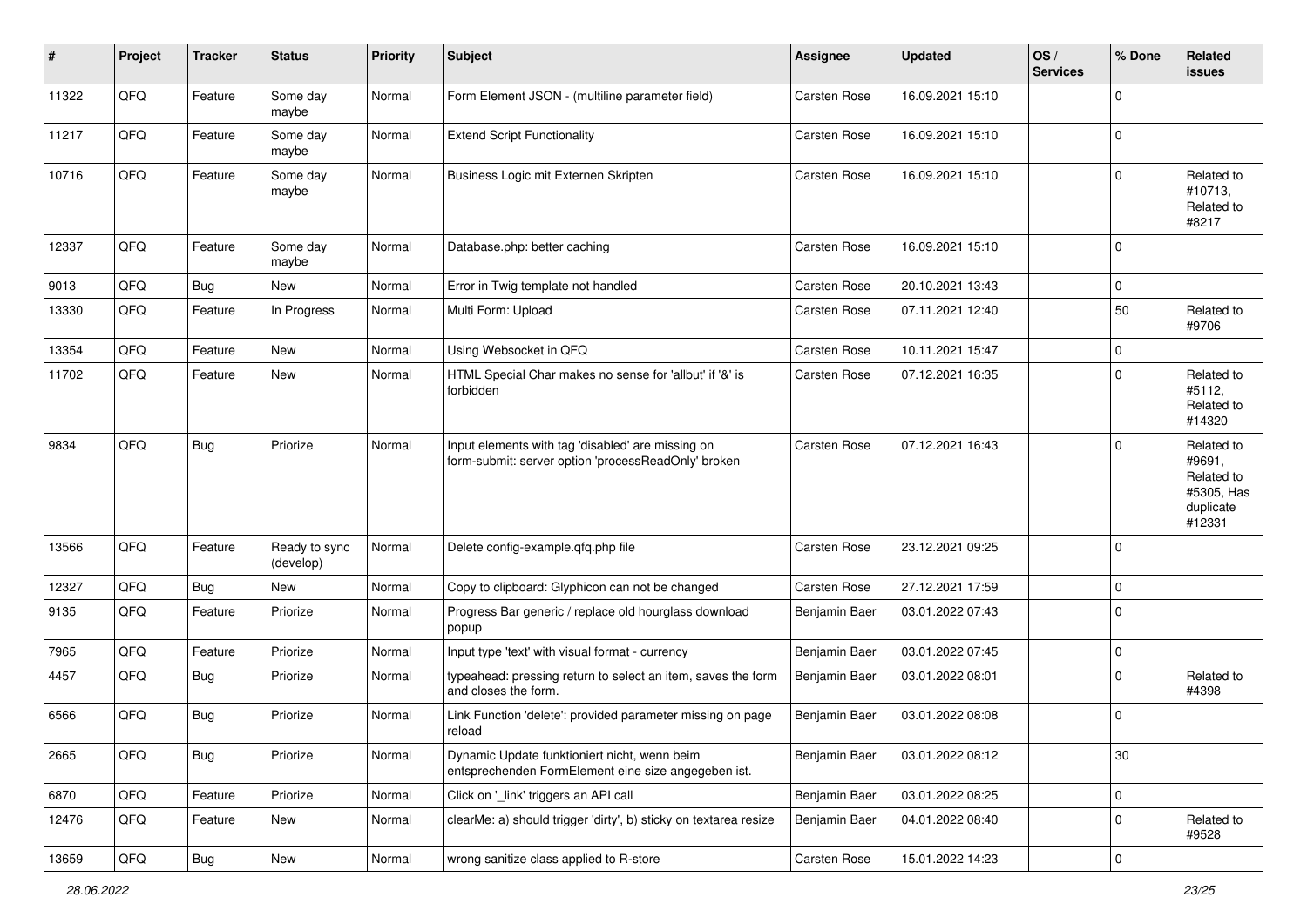| ∦     | Project | <b>Tracker</b> | <b>Status</b>     | <b>Priority</b> | <b>Subject</b>                                                                                                                                      | <b>Assignee</b>     | <b>Updated</b>   | OS/<br><b>Services</b> | % Done      | Related<br>issues                           |
|-------|---------|----------------|-------------------|-----------------|-----------------------------------------------------------------------------------------------------------------------------------------------------|---------------------|------------------|------------------------|-------------|---------------------------------------------|
| 13706 | QFQ     | Bug            | New               | Normal          | Wrong CheckType in FieldElement LastStatus of Form Cron                                                                                             | <b>Carsten Rose</b> | 21.01.2022 18:20 |                        | 0           |                                             |
| 4413  | QFQ     | Feature        | <b>New</b>        | Normal          | fieldset: show/hidden, modeSql, dynamicUpdate                                                                                                       | <b>Carsten Rose</b> | 09.02.2022 15:19 |                        | $\mathbf 0$ |                                             |
| 5894  | QFQ     | Feature        | Feedback          | Normal          | Typeahead in Report: show/hide rows dynamically                                                                                                     | Carsten Rose        | 18.02.2022 08:50 |                        | $\mathbf 0$ | Related to<br>#5893,<br>Related to<br>#5885 |
| 5548  | QFQ     | Feature        | Some day<br>maybe | Normal          | 801 Textfiles/Scriptfiles als Thumbnail                                                                                                             | <b>Carsten Rose</b> | 07.03.2022 16:26 |                        | $\mathbf 0$ |                                             |
| 13843 | QFQ     | Feature        | <b>New</b>        | Normal          | Create JWT via QFQ                                                                                                                                  | Carsten Rose        | 19.03.2022 17:42 |                        | $\mathbf 0$ |                                             |
| 13841 | QFQ     | Feature        | New               | Normal          | Create PDF via iText - evaluate                                                                                                                     | Carsten Rose        | 19.03.2022 17:42 |                        | $\mathbf 0$ |                                             |
| 13700 | QFQ     | Feature        | New               | Normal          | Redesign qfq.io Seite                                                                                                                               | Carsten Rose        | 19.03.2022 17:43 |                        | $\mathbf 0$ |                                             |
| 13647 | QFQ     | Bug            | New               | Normal          | Autofocus funktioniert nicht auf Chrome                                                                                                             | Benjamin Baer       | 19.03.2022 17:44 |                        | $\mathbf 0$ |                                             |
| 13592 | QFQ     | <b>Bug</b>     | New               | Normal          | QFQ Build Queue: das vergeben von Tags klappt nicht. Es<br>werden keine Releases gebaut.                                                            | Carsten Rose        | 19.03.2022 17:45 |                        | $\Omega$    |                                             |
| 13528 | QFQ     | <b>Bug</b>     | <b>New</b>        | Normal          | qfq.io > releases: es wird kein neues Release angelegt                                                                                              | Benjamin Baer       | 19.03.2022 17:46 |                        | $\mathbf 0$ |                                             |
| 13467 | QFQ     | Feature        | New               | Normal          | ChangeLog Generator                                                                                                                                 | Carsten Rose        | 19.03.2022 17:46 |                        | 0           | Related to<br>#11460                        |
| 13460 | QFQ     | <b>Bug</b>     | New               | Normal          | Doc: Password set/reset  password should not processed<br>with 'html encode'                                                                        | Carsten Rose        | 19.03.2022 17:46 |                        | $\Omega$    |                                             |
| 13332 | QFQ     | <b>Bug</b>     | <b>New</b>        | Normal          | Multi Form: Required Felder werden visuell nicht markiert.                                                                                          | <b>Carsten Rose</b> | 19.03.2022 17:47 |                        | $\mathbf 0$ |                                             |
| 13331 | QFQ     | <b>Bug</b>     | New               | Normal          | Multi Form: Clear Icon misplaced                                                                                                                    | <b>Carsten Rose</b> | 19.03.2022 17:47 |                        | $\mathbf 0$ |                                             |
| 12716 | QFQ     | Bug            | New               | Normal          | template group: Pattern only applied to first instance                                                                                              | Carsten Rose        | 19.03.2022 17:47 |                        | $\mathbf 0$ |                                             |
| 12664 | QFQ     | Feature        | New               | Normal          | TinyMCE: report/remove malicous HTML/JS Code                                                                                                        | Carsten Rose        | 19.03.2022 17:47 |                        | $\mathbf 0$ | Related to<br>#14320                        |
| 12603 | QFQ     | Feature        | New               | Normal          | Dropdown (Select), Radio, checkbox:<br>itemListAlways={{!SELECT key, value}}                                                                        | Carsten Rose        | 19.03.2022 17:47 |                        | $\mathbf 0$ |                                             |
| 12581 | QFQ     | <b>Bug</b>     | New               | Normal          | Form.forward=close: Record 'new' in new browser tab > save<br>(& close) >> Form is not reloaded with new created record id<br>and stays in mode=new | Carsten Rose        | 19.03.2022 17:48 |                        | $\mathbf 0$ |                                             |
| 12520 | QFQ     | Bug            | <b>New</b>        | Normal          | Switch FE User: still active even FE User session expired                                                                                           | Carsten Rose        | 19.03.2022 17:48 |                        | $\mathbf 0$ |                                             |
| 12512 | QFQ     | <b>Bug</b>     | New               | Normal          | Some MySQL Installation can't use 'stored procedures'                                                                                               | Carsten Rose        | 19.03.2022 17:48 |                        | $\mathbf 0$ |                                             |
| 12546 | QFQ     | <b>Bug</b>     | Feedback          | Normal          | Branch 'Development' - Unit Tests mit dirty workaround<br>angepasst                                                                                 | Carsten Rose        | 19.03.2022 17:48 |                        | $\mathbf 0$ |                                             |
| 12556 | QFQ     | Feature        | New               | Normal          | Pills Title: colored = static or dynamic on allrequiredgiven                                                                                        | Benjamin Baer       | 19.03.2022 17:49 |                        | 0           |                                             |
| 12714 | QFQ     | <b>Bug</b>     | New               | Normal          | Conversion of GIF to PDF broken when GIF contains Alpha.                                                                                            | Carsten Rose        | 19.03.2022 17:49 |                        | 0           |                                             |
| 5366  | QFQ     | Feature        | Priorize          | Normal          | Saving with keyboard shortcuts                                                                                                                      | Benjamin Baer       | 21.03.2022 09:47 |                        | 0           |                                             |
| 6224  | QFQ     | Feature        | Priorize          | Normal          | Dynamic update: fade in/out fields                                                                                                                  | Benjamin Baer       | 21.03.2022 09:50 |                        | 0           |                                             |